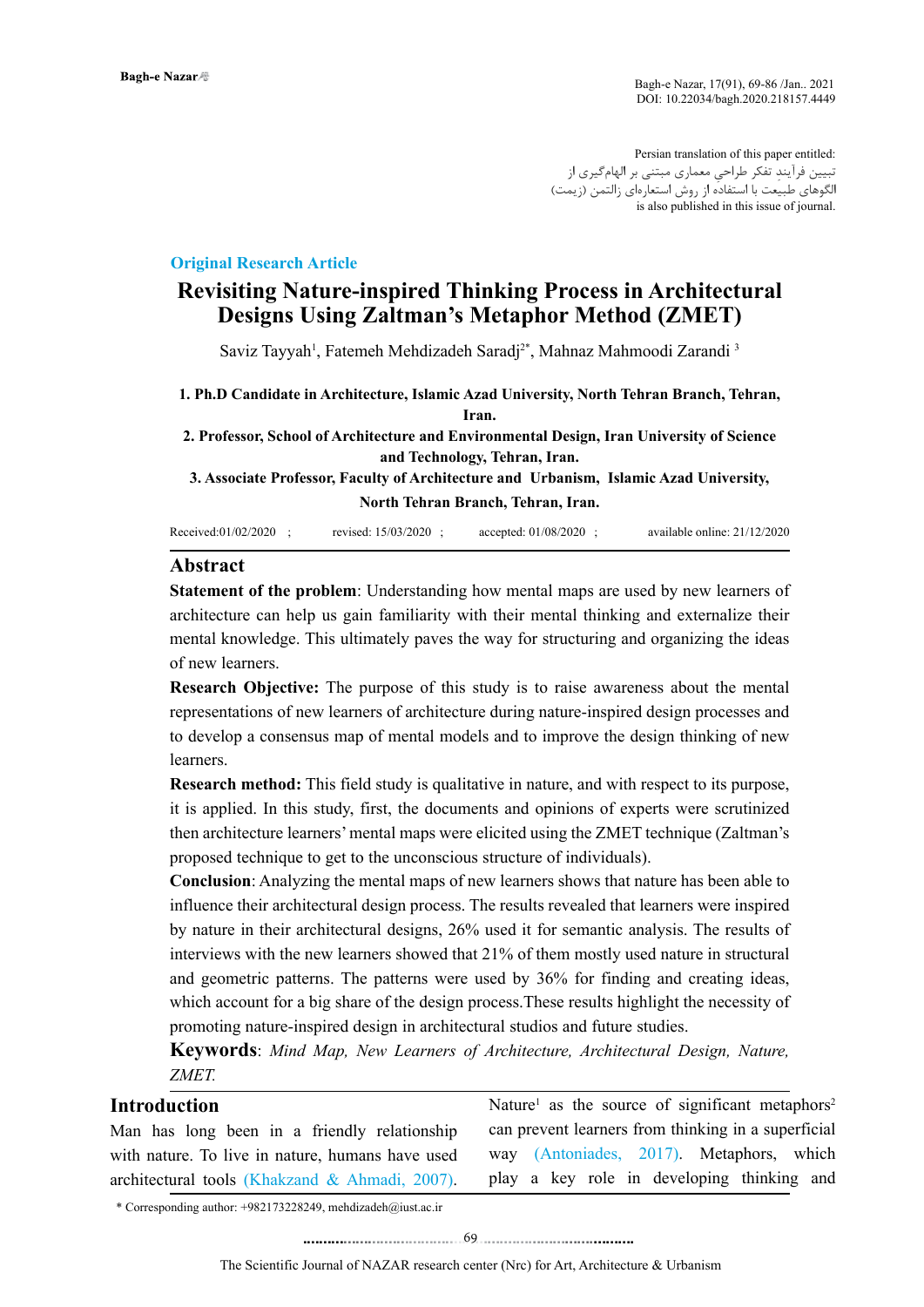knowledge, shape human thoughts. Man uses an average of approximately six metaphors in each minute of talking, the more metaphors he uses, and more accurate information can be gained about his thoughts and feelings (Zaltman, 1996). Since mental images are the result of human evaluation of the environment (Nazif & Motalebi, 2019), understanding the designer's mental image<sup>3</sup> of a particular pattern of nature (in fact, the pattern refers to the perceptions of new learners about nature) can explain how nature influences the minds of designers (Zaltman, 1997). This highlights the necessity of searching for a method that is able to understand the mind of new designers, their mental images, and nature-inspired ideas sparkled in the minds.

The designer's mental image is obtained in the form of structures and their relationships in the mental map. Studying the mental map (drawing a set of concepts and relationships between them and eliciting the learner's mental knowledge) can be very useful in understanding the learners' minds. Figure 1 shows the research procedure of the study. The current study attempts to gain an accurate understanding of the impact of nature-driven patterns on the minds of new designers through the ZMET4 method. This method was used for eliciting the mental patterns of learners of architecture and understanding their thoughts in response to natureinspired patterns.

1. What is the mental map of a new designer of architecture like in response to the patterns in nature?

2. At what stages of the design process can architecture learners reap much more benefits from the diverse aspects of nature's patterns?



Fig. 1. Research procedure. Source: Authors.

..............................................................................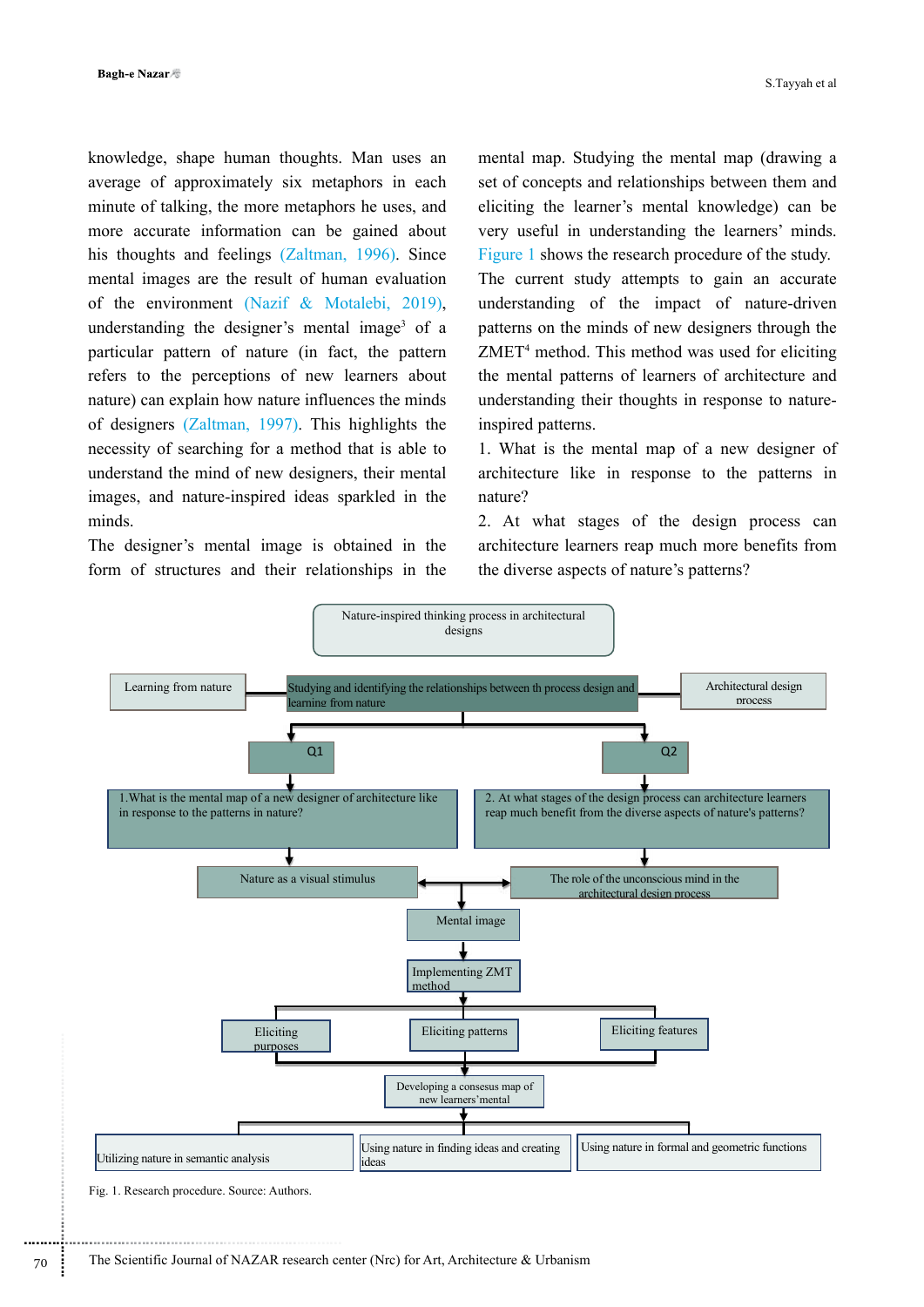# **Theoretical framework and literature review • Nature as a visual stimulus**

Given its many capabilities, nature is a great resource for learning and serves as a model for developing creative patterns, and discovering new ways for solving design problems. In addition, the various aspects of nature can serve as resourceful tools in the process of creating design solutions. Research has shown that nature is one of the sources of ideas in architectural design and some scholars have used the term bionic to learn more about nature and reap its benefits (Falahat & Shahidi, 2010; Faizi, Alipour & Mohammad Moradi, 2017; Chiu & Chiou, 2011; Araghizadeh, 2014; Fu, Moreno, Yang, & Wood, 2014; Sadri, Kavandi, Jozepiri, Teimouri & Abbasi, 2014; Gruber & Imhof, 2017; Sugár & Leczovics, 2017; Yeler & Yeler, 2017; Fayemi, Gilles, & Gazo, 2018). The results of Faizi and Alipour's (2014) research also show that architectural learners use nature more than any other source for inspiration. This research introduces nature as a visual stimulus that can serve as a model for leaners and facilitate the architectural design process.

#### **• Nature as a pattern language**

The components of the universe are received in the form of pattern language, and man consciously or unconsciously receives patterns from the environment and nature. Just as language allows a person to make a variety of sentences using words, a pattern enables a person to create unique structures, and like grammar, patterns share a similar general structure (Alexander, 2002) despite their small differences). The pattern is the basic method of understanding, thinking, and evaluating a subject that represented in the form of a real image in the mind (Sharif & Mohammad Ali Nejad, 2011). Patterns are acceptable examples of practical exercises in which there are laws, theories, applications, and tools (Barker, 2003). Patterns are an abstract interpretation of common concepts and perceptions of individuals that are represented with the help of symbols, needs, and norms (Habibi, 2003). Pattern language enables the user to create a coherent spatial combination and is a productive system that teaches the person the

rules of combination and shows him how to create them (Sameh, 2015). Alexander believes that "mental patterns are nature-driven and are elicited through thinking" (Salingaros, 2004). He considers patterns as a very powerful tool for controlling complex processes, including the process of architectural design and achieving structural and functional coherence (Mohajeri & Ghomi, 2008). Wright also believes that nature is the best source for studying architecture and is the latest model for all designs (Antoniades, 2017). Due to the visual features of designs, nature as a visual stimulus can be inspiring to new learners and serve as a model for their mental imagery. During visual reasoning, mapping takes place in the unconscious mind.

## **The role of the unconscious mind in the design process**

Nature transfers the appropriate instructions to the individual's unconscious mind where past experiences exist. The unconscious mind provides man with the power to manipulate the instructions and make choices. Koestler believes that unconscious thinking is reflected by images (Dandis, 2012), no designers deny the role of the unconscious mind and its effect on the design process (Amini, Flamaki & Keramati, 2019). Mental imagery also originates from the human's subconscious mind and his imaginary power.

#### **• Mental image**

elopmental process (Jung as cited in<br>2013). Brief information that human<br>n their minds and use to understand<br>phenomena of the real world is called<br>Shoraba & Tabibian, 2017).<br>ds of creativity teach us how different<br>the cont New learners of architecture often begin to generate new ideas based on their mental images. After reviewing those images, they start manipulating, changing, and combining their components to create an image that is more compatible with the design problem. The human mind stores images in the deepest parts of the psyche; these images are structures and models that have been acquired during the developmental process (Jung as cited in Eftekharzadeh, 2013). Brief information that human beings create in their minds and use to understand and observe the phenomena of the real world is called mental image (Ghoraba & Tabibian, 2017).

Different methods of creativity teach us how different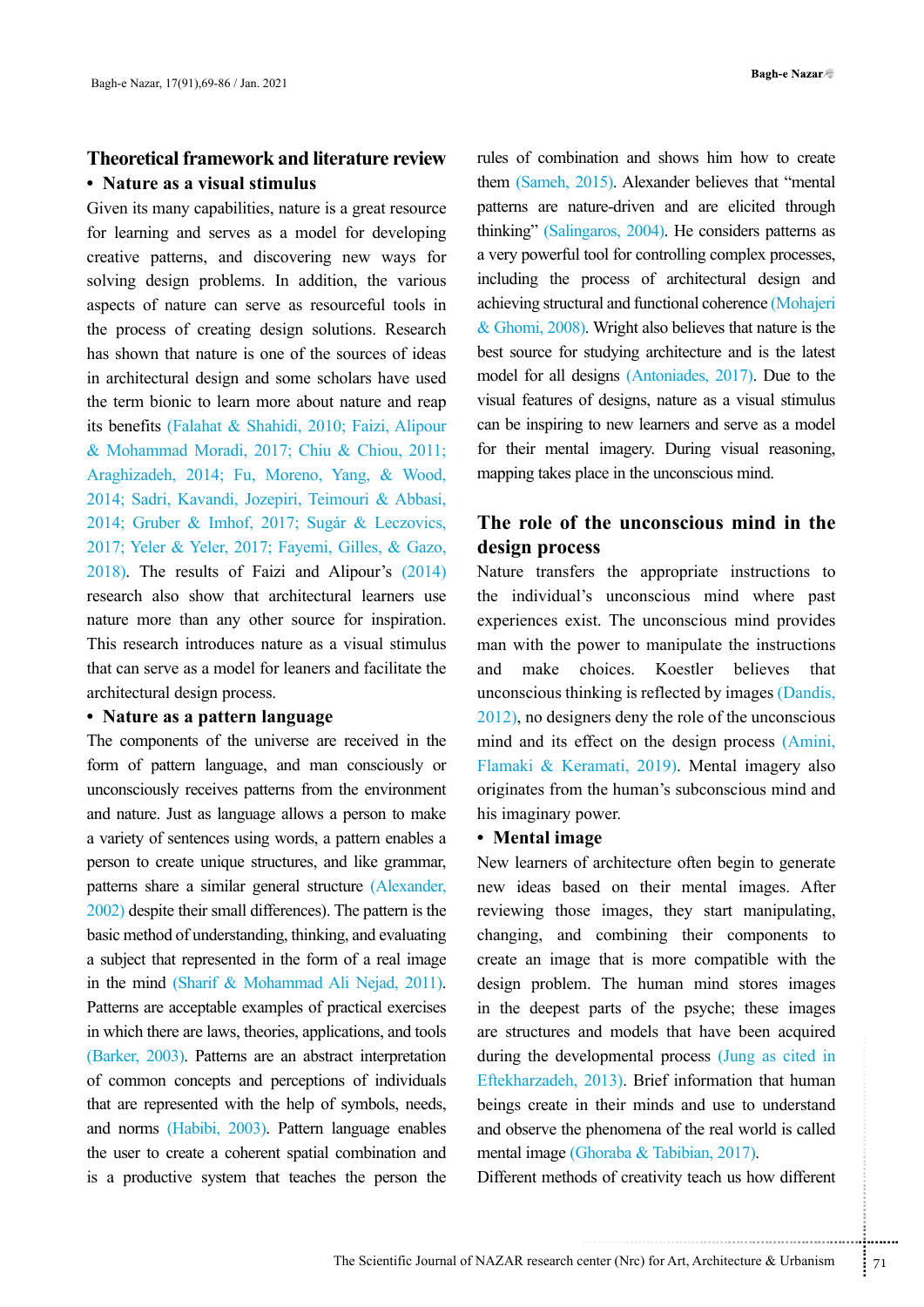interpretations can turn ordinary mental images into architectural ideas (Eftekharzadeh, 2013). Through this reflection and interpretation, creativity evoked by mental images allows one to manipulate the images (Kosslyn & Osherson, 1995) and process the initial idea of the design, which will ultimately shape the main schema of the designers. Since the architectural design is a recurring process, the designer is required to develop the initial idea at each stage and scrutinize the outcome of each stage based on his or her own evaluation and analysis (Schon & Wiggins, 1992), the depiction of mental imagery (mental map) learners at this stage leads to organization and structuring of ideas.

#### **• Mental map**

In 1943, Craik coined the term "mental map" for the first time. According to researchers, mental maps are images that affect the way humans perceive the world around them. Spicer (1998) refers to mental maps as images that influence human actions and shape his perceptions. Mental maps are basically based on past information and experiences, which are registered in the individual's unconscious mind, and allow him to use previous mental models when confronted with a new problem (Mortazavi & Sheikhi-Nejad, 2017). According to available studies, human mental knowledge is often unconscious, and 95% of his choices occur in the unconscious mind (Zaltman & Coulter, 1995), to which accessing is difficult. This highlights the necessity of using a method that can interpret mental knowledge and transform it into a schema (Christensen & Olson, 2002). Using mind maps, we can be familiar with the mental thoughts of individuals (learners of architecture). Such knowledge can be useful to both new learners and teachers because the mental knowledge of new students can be externalized and reveal it objectively. In so doing, teachers can help learners come up with new options in the design process.

### **Research methodology**

This research is applied in terms of purpose, and terms of nature and data collection, it is exploratory, descriptive and it is field research. Given the

data type, it is qualitative. With reference to the qualitative nature of data, predetermined hypotheses limit the discovery of research because unlike physical phenomena, human behaviors cannot be analyzed without discovering their hidden meanings. Therefore, in this research, no hypothesis was formulated. This study attempted to present a consensus map that architecture learners develop in the nature-inspired design process. To this purpose, in-depth personal interviews were carried out and accurate information of each person was collected.

## **Research Variables**

The research variables and their relationships are also shown in Figure 2. The mediating variable of the mental image is an independent endogenous variable and serves as a dependent variable for nature as a visual stimulus (the independent variable) and in relationship with the mental map (the dependent variable) is an independent variable.

## **Zaltman's metaphor elicitation technique and its history**

ZMET technique was first proposed by Zaltman in 1994. This technique assumes that 95% of thoughts occur in the unconscious mind and traditional research methods fail to reflect them (Zaltman, 1996). This technique is based on images and has been designed to elicit people's mental patterns. ZEMT is more reliable than other methods and it has shown good validity in eliciting and interpreting people's mental knowledge (Zaltman & Coulter, 1995; Chen, 2006). In this method, following the interviews, the mental map of each new student is drawn and then the maps are combined, a consensus map of their mental models is elicited (Coulter, Zaltman & Coulter, 2001). The visual nature of the ZMET method helps to understand the visual and spatial relationships in architecture (Luoma, 2003). For this reason, this method has received special attention in architecture. Lincourt selected nine architecture students and asked them to explain their preferences about gardens and landscapes. Data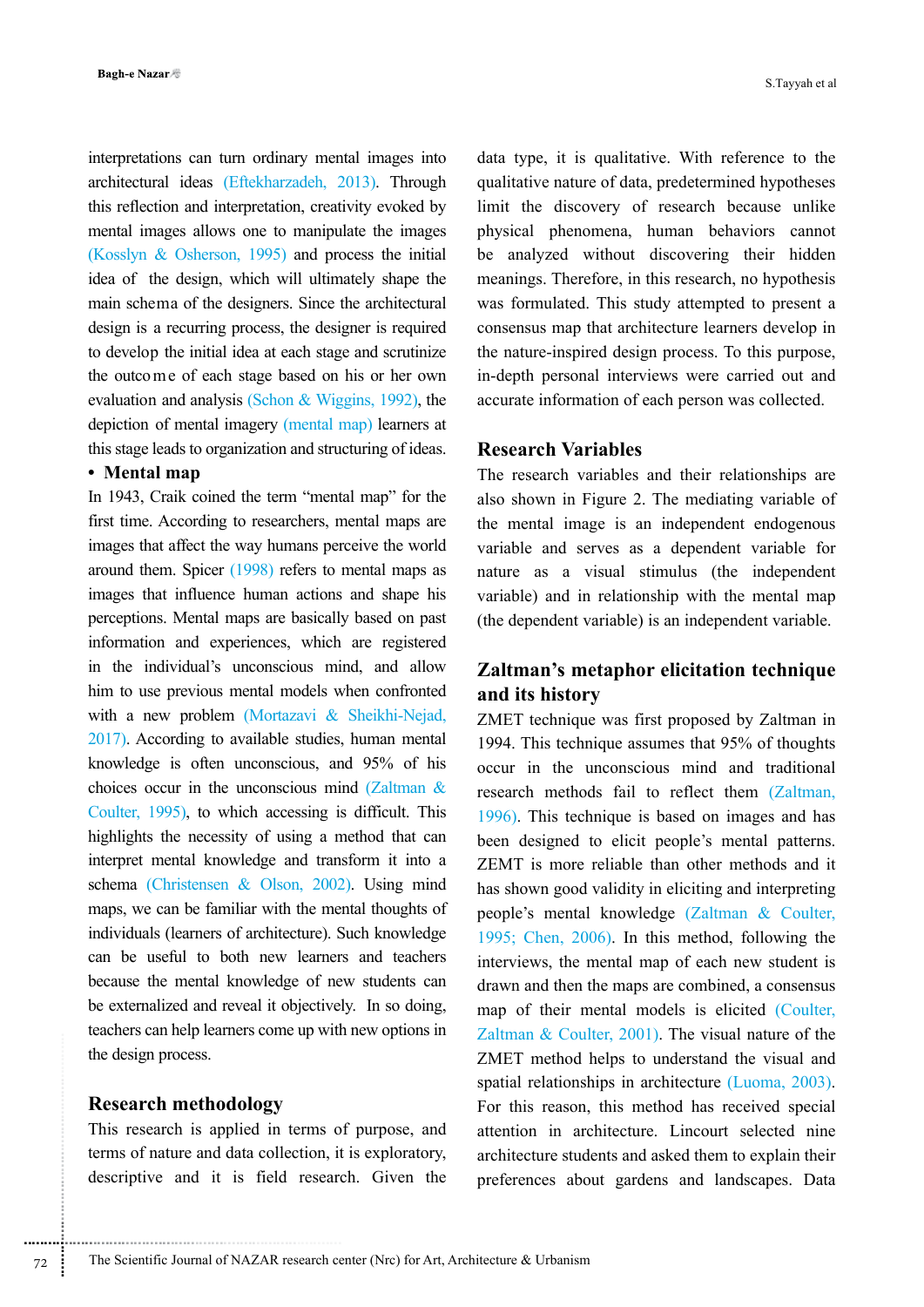

Fig. 2. Research variables and the relationship. Source: authors.

were collected through interviews and photo voices and elicited using ZMETmethod. The aim of this study was to improve the communication between landscape architects and community members and create better data for research and design projects through metaphors and their relationships. Lincourt (2011) concluded that ZMET has potential applications in landscape architecture research and education. Astorino Architecture Company also used the ZMET method in its designs for the Pittsburgh Children's Hospital, an apartment complex, a residential house, and an urban park. To determine and address the needs of patients, families, and staff, the company used the ZMET method. To this purpose, participants were asked to search for images that reflect their deepest thoughts and feelings about children's health care. In so doing, the key metaphors were identified and this led to a revolution in the design of a distinct health center (Conley, 2005). In another study carried out nine graduate students of architecture by Chiu & Chiou (2011), the impact of nature on learners' creativity was investigated with the help of the ZMET method. To this purpose images and a video clip containing seven types of crabs were used as a source of design

inspiration. The results of this study showed a strong and stable relationship between architectural design and nature. This reinforced the designers' belief that nature can help designers to develop design ideas. In general, the ZMET method consists of three main steps: before the interview, during the interview, and after the interview. These steps are as follows (fig. 3).

#### **Sample and sample size**

but be provided as a set of the samples,<br>
can vary from 8 to 16). The sampling<br>
on-probabilistic and purposive. The<br>
vas determined theoretically based<br>
hers 'judgment and the experience<br>
s' visits to the museum. Because<br> In this study, the new students of the 3rd Architecture Project (Continuous undergraduate course) at Islamic Azad University, Rasht Branch, were recruited as the sample of this study in two consecutive semesters in February 1997 and October 1998, and 15 of them were selected as the sample. (The sample size in the ZMET method is small. Validation studies show that in this method four to five in-depth interviews transmit more than 90% of the information9. In slightly larger samples, the interviews can vary from 8 to 16). The sampling method was non-probabilistic and purposive. The sample size was determined theoretically based on the researchers 'judgment and the experience of the students' visits to the museum. Because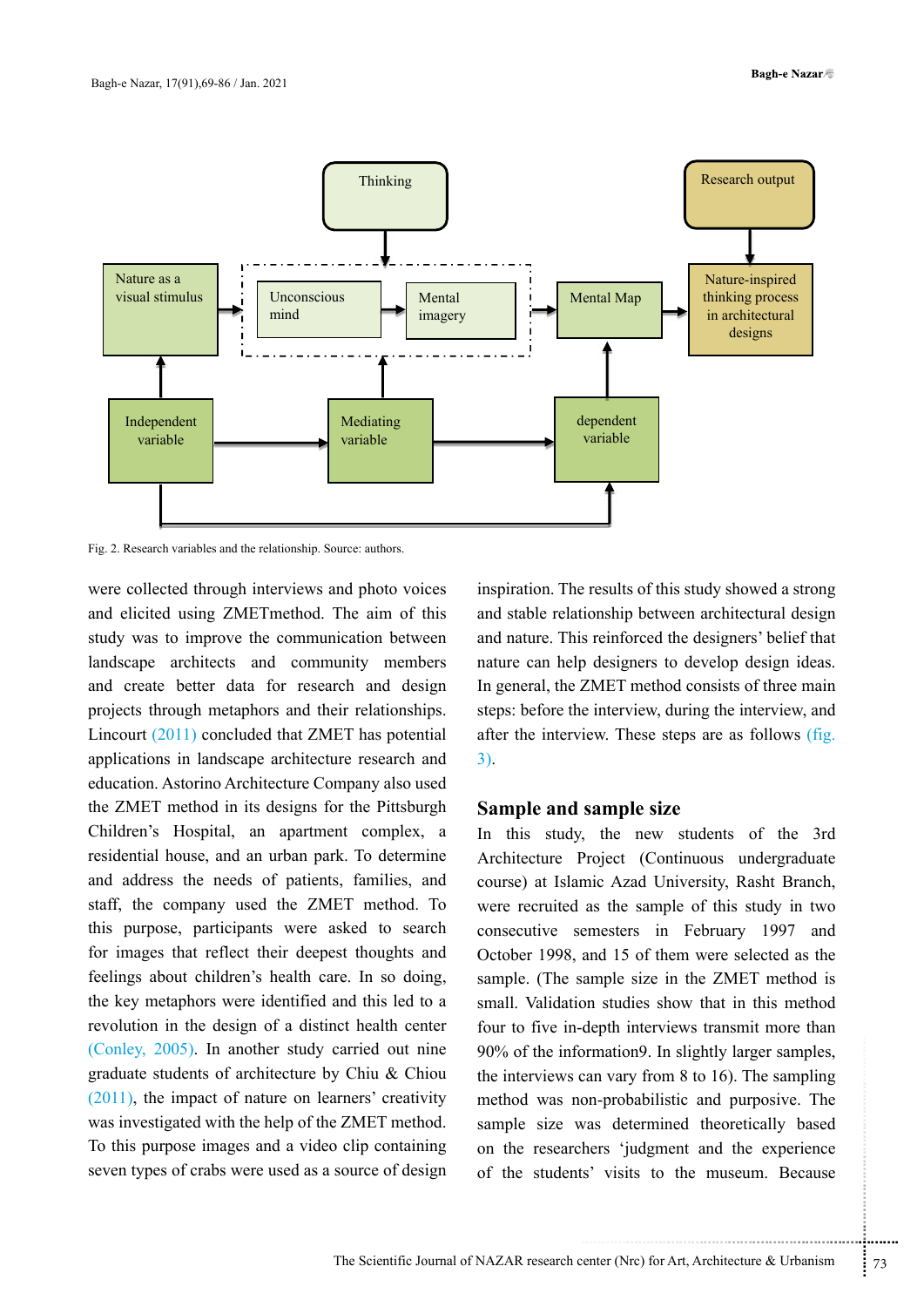

Fig. 3. Stages of evaluating new learners during the architectural design process. Source: authors.

(\*Raw mental images originated in nature and the new learners')

..............................................................................

in qualitative methods and research, theoretical saturation determines the sample size, the sampling process continued until new codes emerge and the collected data are saturated. Table 1 shows the analytical choices made by new learners along with the nature-inspired examples evoked in the minds (Column 2 of Table 1 ) based on their experience of attending museums (Column 4 of Table 1).

The research procedure was as follows:

1. Announcing the "Rasht Museum of Visual Arts" as the subject of the project.

2. Using nature as an approach to the design process.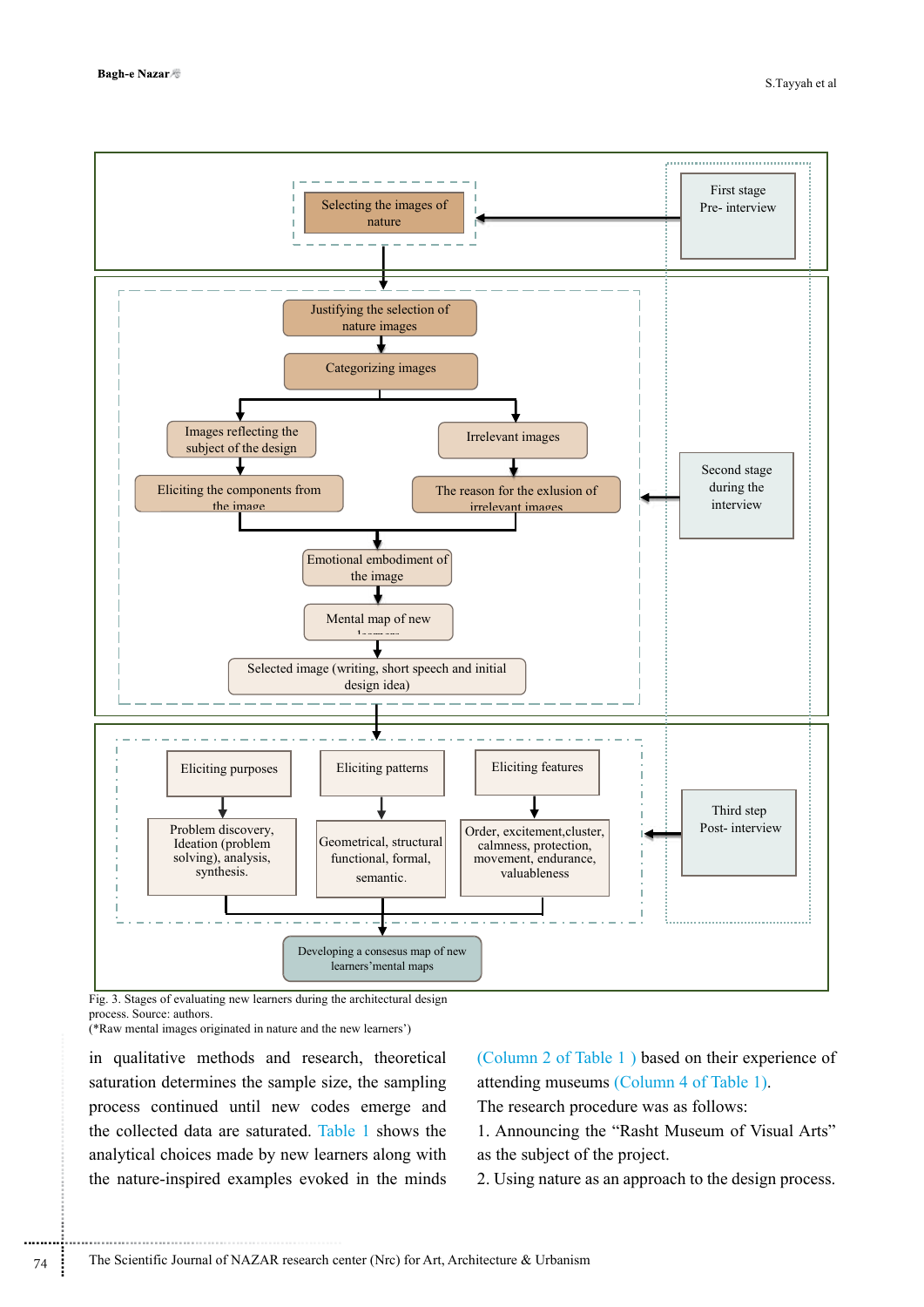3.Using the ZMET technique to infer and elicit the nature-driven process of design thinking.

At the beginning, the new learners were asked to analyze the characteristics of the visited museums based on their experience (column 4 of Table 1) and to select their desired metaphors of nature (inanimate, vegetal, animal, human) from what they searched, collect, and present the images of nature that reflect their attitude toward the subject of the design (museum) (pre-interview stage) (columns 2 and 5 of Table 4). For example, the P<sup>1</sup> learner searched and presented 12 images of nature. The images indicated his mental pattern of the subject of the design (Column 3 of Tables 2 and 3), and then the interview was carried out with each participant. Tables 2 and 3 present new learners' examples of metaphors that were elicited through the interviews with the learners using the content analysis .

#### **Research implementation steps**

1. Justifying the selection of the images of nature: At this stage, during the interview, new learners reported the major changes in their thinking and explained the reason why they selected some images of nature and how the selected image was related to the subject of the design. What features in the museum encouraged them to choose the current images from the ones they searched for.

2. Categorizing images: In this stage, the new learners were asked to describe his / her mentality and categorize the images to come up with new codes and components.

3. Identifying irrelevant images: Students were asked to identify the images that were in sharp contrast to or rarely associated with the subject of the design and then set out their reasons.

Table 1. Features of nature-driven patterns and the authors' analysis of new learners' architecture. Source: authors.

| New<br>learners'<br>code | Selection of<br>examples from<br>nature | Gender                    | Museum visited by the new learners                                                                                                    |
|--------------------------|-----------------------------------------|---------------------------|---------------------------------------------------------------------------------------------------------------------------------------|
| P <sub>1</sub>           | Shell                                   | $\mathbf M$               | Museum of Sacred Defense (Tehran), Museum of Anthropology (Ardabil), Mirza Kuchak Museum<br>(Rasht), Armitage Museum (St. Petersburg) |
| P <sub>2</sub>           | Sansevieria                             | M                         | Museum of Contemporary Art (Tehran), Museum of Glassware (Tehran)                                                                     |
| P <sub>3</sub>           | Dinosaur                                | $\mathbf M$               | Louvre Museum (Paris), Hagia Sophia Museum (Istanbul), Miniature Museum Garden (Tehran)                                               |
| <b>P4</b>                | Cactus                                  | $\mathbf F$               | Museum of Contemporary Art (Tehran), Museum of Nature and Wildlife (Tehran)                                                           |
| P <sub>5</sub>           | Eye                                     | $\rm F$                   | National History Museum (Baku), Haidar Aliaf Museum (Baku), Mirza Kuchak Museum (Rasht),<br>Hegmataneh Museum (Hamedan)               |
| <b>P6</b>                | Swallow                                 | M                         | Falak Al-Aflak Museum (Khorramabad), Qajar Museum (Tabriz), Sultan Ahmad Museum (Istanbul),<br>Niavaran Museum (Tehran)               |
| P7                       | Hive                                    | M                         | Glassware Museum (Tehran), Haidar Aliaf Museum (Baku)                                                                                 |
| P <sub>8</sub>           | Frog                                    | $\mathbf F$               | Mirza Kuchak Museum (Rasht), Qaz Qala Museum (Baku), Bu Ali Sina Museum Hamadan)                                                      |
| P <sub>9</sub>           | Spinal cord                             | $\boldsymbol{\mathrm{F}}$ | Money Museum (Tehran), Peace Museum (Tehran), Museum of Nature and Wildlife (Tehran)                                                  |
| P10                      | Shell                                   | $\mathbf F$               | Anthropology Museum (Isfahan), Vanak Church Museum (Isfahan), Mirza Kuchak Museum (Rasht)                                             |
| P11                      | Peacock                                 | M                         | Rasht Museum (Rasht), Rural Heritage Museum (Rasht), Golestan Palace (Tehran)                                                         |
| P <sub>12</sub>          | Sea wave                                | $\mathbf{F}$              | Mirza Kuchak Museum (Rasht), Rasht Museum (Rasht)                                                                                     |
| P13                      | Walnut shell                            | $\mathbf{M}$              | Museum of Contemporary Art (Tehran), Vanak Church Museum Isfahan), Museum of Nature and Wildlife<br>(Tehran)                          |
| P14                      | Spider's web                            | $\mathbf{M}$              | Mirza Kuchak Museum (Rasht), Haidar Aliaf Museum (Baku)                                                                               |
| P15                      | Snail                                   | M                         |                                                                                                                                       |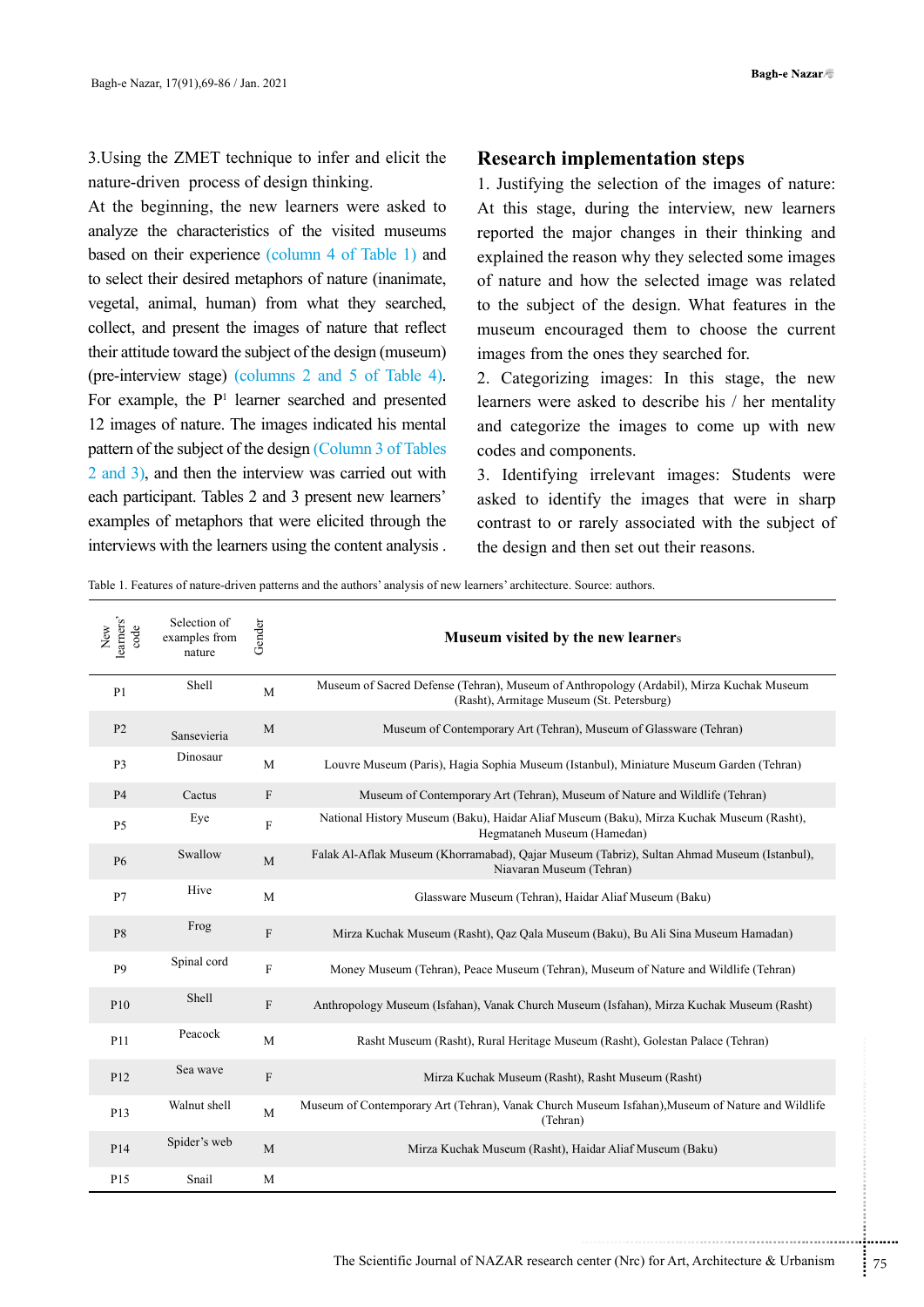| Table 2. The desired patterns and metaphors selected by P1 from nature. Source: authors. |  |
|------------------------------------------------------------------------------------------|--|
| (Note: $\checkmark$ shows the final selection of P1)                                     |  |

| <b>Description</b><br><b>Nature</b> | <b>Features</b>             | <b>Pattern of nature</b>    | Metaphor                                                                   |
|-------------------------------------|-----------------------------|-----------------------------|----------------------------------------------------------------------------|
|                                     | Stability                   | Stone                       |                                                                            |
| <b>Inanimate</b>                    | Attraction                  | Soil                        | Fossils show years of preservance and immortality.                         |
|                                     | Memory                      | Fossil                      |                                                                            |
|                                     | Protection                  | Cactus                      |                                                                            |
| vegetal                             | Endurance                   | $\checkmark$<br>Sansevieria | Sansevieria represents endurance, perseverance and long-term<br>hard work. |
|                                     | Stability and<br>sturdiness | Palm                        |                                                                            |
|                                     | Protection                  | Spider's web                |                                                                            |
| Animal                              | Power                       | Tiger                       | The spider's web is a symbol of protection.                                |
|                                     | Constant effort             | Badger                      |                                                                            |
|                                     | Heart                       | Emotion                     |                                                                            |
| Human                               | Human skeleton              | Durability                  | Human memories are recorded in his mind.                                   |
|                                     | <b>Brain</b>                | Recording memory            |                                                                            |

Table 3. The desired patterns and metaphors selected by P2 from nature. Source: authors. (Note:  $\checkmark$  shows the final selection of P2)

| <b>Description</b><br><b>Nature</b> | <b>Features</b>             | Pattern<br>nature | of | <b>Metaphor</b>                                                                       |  |  |
|-------------------------------------|-----------------------------|-------------------|----|---------------------------------------------------------------------------------------|--|--|
|                                     | Valuableness                | Diamonds          |    |                                                                                       |  |  |
| <b>Inanimate</b>                    | Protection                  | Cave              |    | Structure and materials used in diamond convey a sense of value to humans.            |  |  |
|                                     | Memory                      | Fossil            |    |                                                                                       |  |  |
|                                     | Preservation                | Stem              |    |                                                                                       |  |  |
| vegetal                             | Attraction                  | Flower            |    | Flowers creates a sense of attraction because of the colors and patterns              |  |  |
|                                     | Stability and<br>sturdiness | Palm              |    |                                                                                       |  |  |
|                                     | Calmness                    | Fish              |    |                                                                                       |  |  |
| Animal                              | Valuableness                | Shell√            |    | The role of oysters in the preservation of valuable substances (pearls) is inspiring. |  |  |
|                                     | social interaction          | Bee               |    |                                                                                       |  |  |
|                                     | Sentiment                   | Heart             |    |                                                                                       |  |  |
|                                     |                             |                   |    |                                                                                       |  |  |
| Human                               |                             |                   |    | Human heart is full of emotions.                                                      |  |  |
|                                     | Stability                   | Tooth             |    |                                                                                       |  |  |
|                                     | Unity                       | Foot<br>movement  |    |                                                                                       |  |  |

4. Justifying the exclusion of some images: During the interview, the new learners explained the reasons

............................................................

for excluding other selected images, their views or mentality they had from the selected image, that they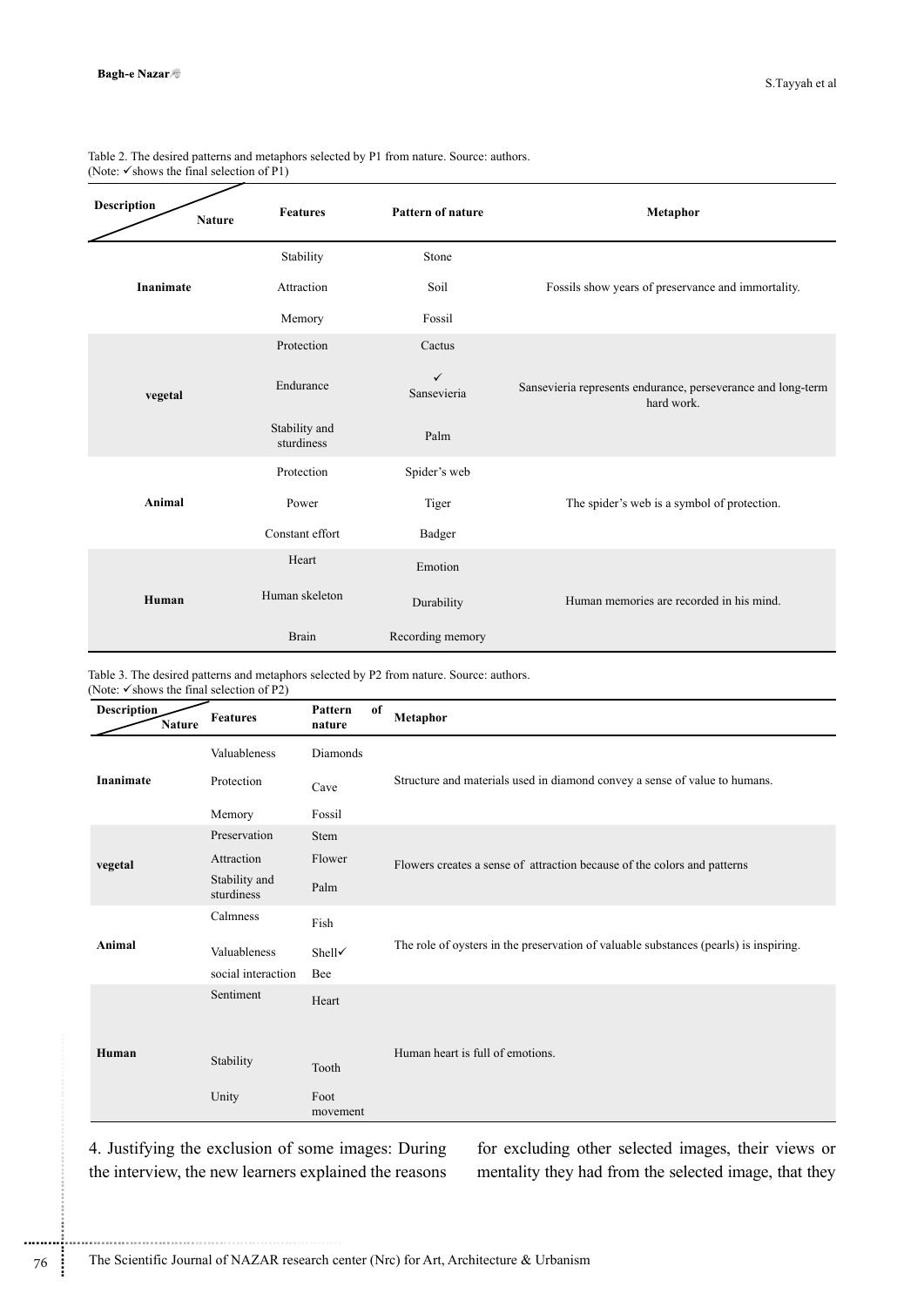have now seen them as irrelevant or unrelated to the subject matter.

5.Selecting images reflecting the subject: Among the images presented by the new learners, each student chose one of the most efficient images that in his or her opinion was strongly associated with the subject of the design. In the design process, he observed its features and analyzed its information and then used it 6.Eliciting the components from the images: Analyzing the mental structures of the new learners in response to the selected images led to identifying the components they were looking for in the selected images. The components were specific to those images and were the main reasons why the learners had chosen the image. These components led to the understanding of patterns reflecting the new learners' conscious selections of the images. Eventually, these patterns helped in fulfilling the main objectives based on which the learners had chosen their patterns.

7. Practicing embodiment of emotion: At this stage, learners were asked to use their five senses to describe their chosen images and explain their experience about nature-driven ideas through these senses in comparison to the subject of the design.

8. Drawing a mental map: In this step, each of the new learners was asked to draw their own sketch using the components extracted from the previous steps.

9. Conveying the thought process based on the selected image: New learners were asked to summarize their thinking process separately in three ways: writing, short speech, and initial idea design.

 10 . Developing a consensus map of mental models: After compiling the maps, a consensus map of mental models was developed based on the common ideas to show nature-driven design.

A total of 180 images of nature were searched and selected by new learners (columns 2 and 5 of Table 4) which were mainly used for eliciting their mental information about the museum (columns 3 and 6 of Table 4) and in the first seven stages of research. Table 4 shows some of the images received from new learners.

#### **Discussion**

After data collection, we combined the mental maps of the new students to develop a consensus map. At this stage, we replaced the stated associations and features with close and similar meanings reflecting a common concept. This helped us to develop a more readable centralized consensus map to elicit the mental knowledge of new learners. For example, the concepts of memory, history, and movement (A journey from the past to the present), expressed by three different learners were all coded as a movement. In the ZMET method, the components need to be mentioned at least by one-third of the sample size, and one-fourth need to indicate the communication codes (inter-component relationships) (Zaltman, 1997) to be included in the consensus map. Therefore, to enhance the accuracy of data analysis, in general, we selected the components and relationships with the frequency of 4 and incorporated them into the consensus map, and we discarded the items whose frequency was less than 4. In the following section, three general categories of components (features, function, and purpose) are described in detail.

### **Features of the subject of designs**

There, the massem is a prace where<br>ts are preserved and displayed and<br>om the past to present, and for them,<br>more than any other features were<br>signing museums. Other features and<br>their use by the participants can be<br>e<br>examp Features include concepts and mental associations of the new learners about the museum (the subject of the design). Each participant explained the characteristics of the museums based on his or her views, definitions, previous experience, and attitudes towards the places he had visited. The most important features of the museums from the new learners' point of view are presented in Table 5 (first column of Table 5). Protection and movement with 8 frequencies emerged as the most important features of the museum. This means that, according to the new learners, the museum is a place where valuable artifacts are preserved and displayed and is a journey from the past to present, and for them, these concepts, more than any other features were inspiring in designing museums. Other features and frequencies of their use by the participants can be seen in the table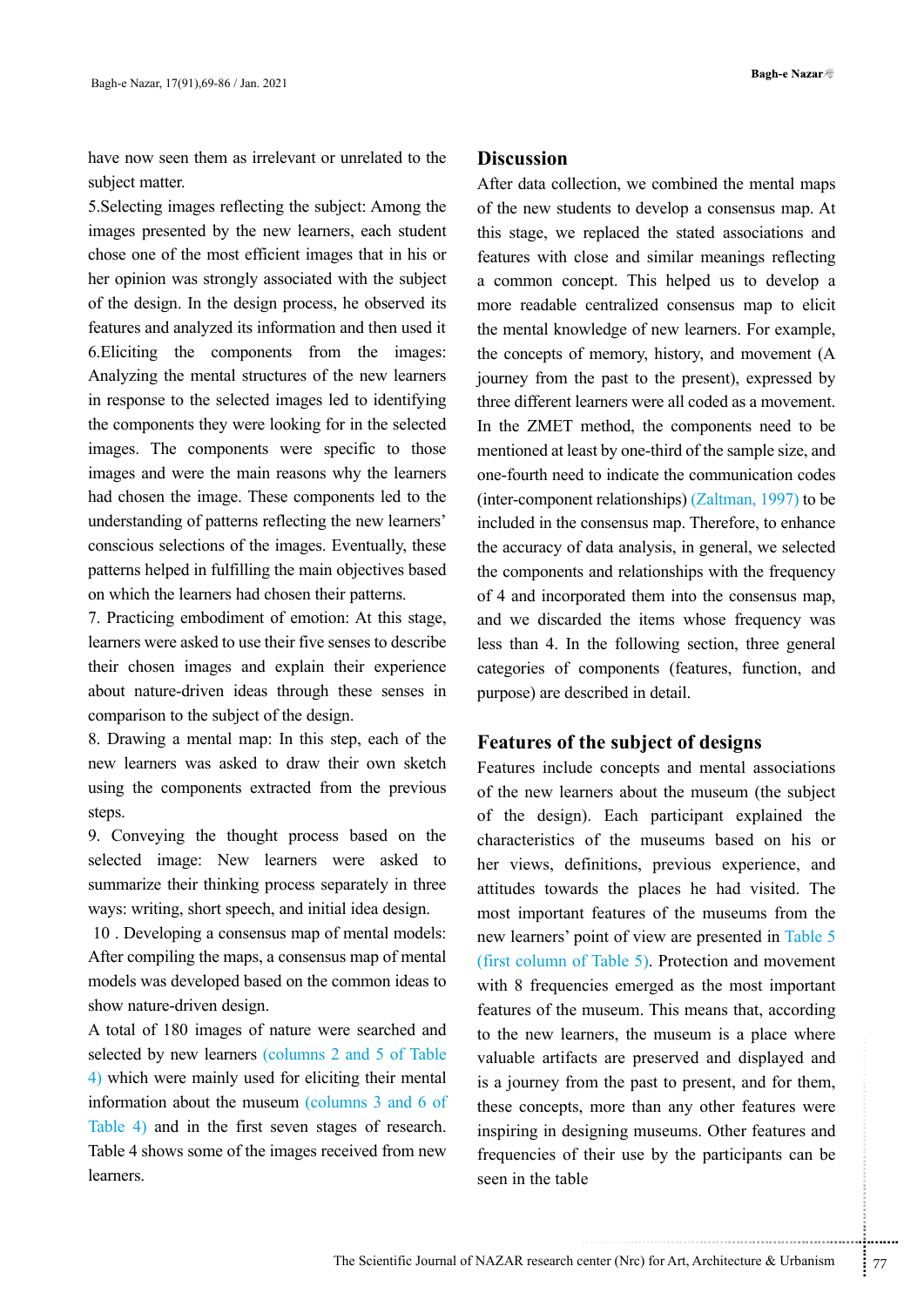| No.            | Image | Metaphor used by new learners        | No. | Image | Metaphor used by new<br>learners |
|----------------|-------|--------------------------------------|-----|-------|----------------------------------|
| $\mathbf{1}$   |       | Stability and sturdiness             | 12  |       | Endurance                        |
| $\overline{2}$ |       | Movement and motion in a fixed place | 13  |       | Stability and antiquity          |
| 3              |       | Stability and movement               | 14  |       | Security and social interaction  |
| $\overline{4}$ |       | Sentiment                            | 15  |       | Light and sight                  |
| 5              |       | Thinking and recording events        | 16  |       | Stability and resistance         |
| 6              |       | Protection and strength              | 17  |       | Security                         |
| $\tau$         |       | Protection                           | 18  |       | Strength                         |
| $\,$ 8 $\,$    |       | Protection                           | 19  |       | Antiquity                        |
| 9              |       | Historical value                     | 20  |       | Valuableness and protection      |
| 10             |       | Resistance and durability            | 21  |       | Beauty                           |
| 11             |       | Protection and endurance             | 22  |       | Calmness                         |

Table 4. Images received from new learners. Source:authors.

#### **• Patterns in nature**

Each of the features described by the new learners about the museum (Table 5) contributes to the objectivity of mental concepts. It also reflects mental dimensions and shows how the geometry of a building, the activity contributing to a readable function, the created structure, the attractive shape, the composition of a building, and color can make the designs vivid. It is noteworthy that the features refer to the feelings and mind-set of the designers about the subject of the design (museum) which they encountered or not encountered, and it is not clear how these features or characteristics enter the design process.

Each learner consciously chose patterns from nature in the design process based on the characteristics of the museum described and their selected image. The patterns refer to the perceptions that learners had about their selected images (examples in nature) based on the characteristics of the museum and used in the design process (see Table 6 for classification). As mentioned

..............................................................................

earlier, components with a frequency of fewer than 4 times were excluded from this category. Meanwhile, semantic, structural, and geometric patterns with 12 and 10 times were the most prominent, and a large number of learners benefited from them. For example, relying on the valuableness, movement, calmness, and excitement of the museum and being inspired by nature, P 5 used formal, functional, and geometric patterns in the design of the museum and the results of the interview highlight these features. These patterns are shown in Table 6.

#### **• Purposes**

Finally, the emerging patterns from the features of the selected images were used in the design processes by new learners. Thus, after conducting interviews with them and reviewing their design processes, we determined at what stages of each design process each new learner used these patterns. Table 7 shows at which stage, these patterns helped each new learner, and at what stage they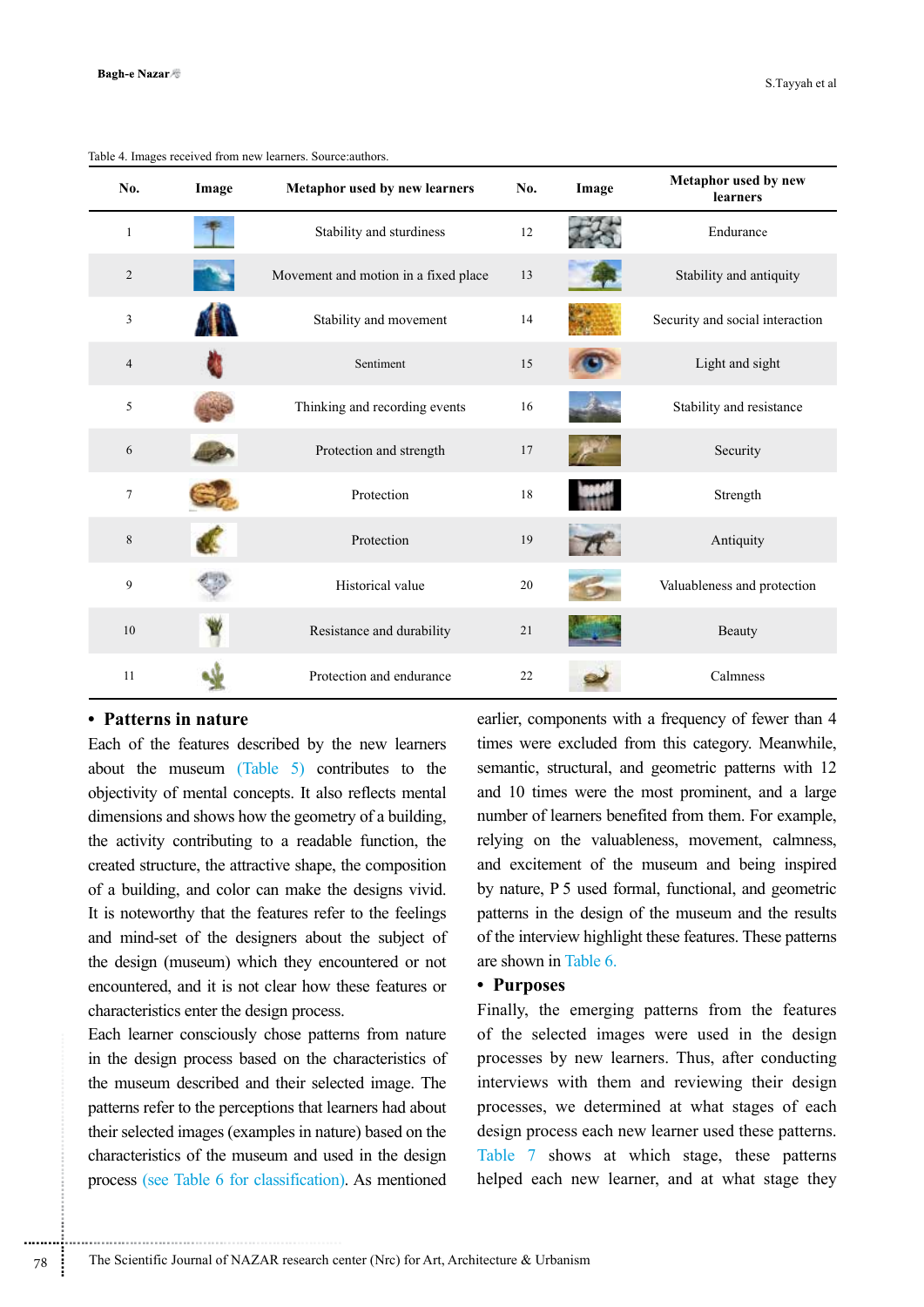| <b>Features</b> | Definitions and examples derived from the quotes of new learners in the<br>interview                                        | Frequency      |
|-----------------|-----------------------------------------------------------------------------------------------------------------------------|----------------|
| Protection      | The purpose of museums is to preserve objects of high value                                                                 | 8              |
| Movement        | A museum is a place where people experience going through history and displaying the history                                | 8              |
| Valuableness    | A museum is a place where valuable historical and artistic artifacts are displayed                                          | $\tau$         |
| Calmness        | A museum is a resting place for relieving human stress.                                                                     | $\tau$         |
| Collection      | A museum is a place where beautiful, precious, rare objects are collected and people of the same<br>tastes gather together  | 6              |
| Endurance       | A museum is a lifelong and enduring place in the preservation of human remains.                                             | 6              |
| Excitement      | A museum is an attractive space where a sense of excitement and fun is created for the audience.                            | 5              |
| Order           | Arrangement and classification can be seen in the works in the museums.                                                     | $\overline{4}$ |
| Peace           | One of the missions of museums is to promote a culture of peace by reflecting the dire consequences<br>of war and violence. | 3              |
| Evolution       | In the museum, one can see the process of human evolution.                                                                  | 2              |
| Thinking        | A museum is a place for thinking and arguing                                                                                | $\mathfrak{D}$ |

#### Table 5. Features of the museums chosen by the new learners. Source: authors.

Explanation: features including protection (8 times), movement (8 times), valuableness (7 times), calmness (7 times), cluster (6 times), endurance (6 times), excitement (5 times) and order (4 times) were selected by the new learners and to enhance the accuracy of data analysis, the feature with the frequency less than 4 were removed from the analysis process.

Table 6. Nature-inspired patterns selected by the new learners. Source: authors.

| Pattern    | <b>Definition</b>                                                                                                                                                                                                                  | <b>Examples of students' quotation</b>                                                                                                                                                                                                                                               | Frequency   |
|------------|------------------------------------------------------------------------------------------------------------------------------------------------------------------------------------------------------------------------------------|--------------------------------------------------------------------------------------------------------------------------------------------------------------------------------------------------------------------------------------------------------------------------------------|-------------|
| Semantic   | A sense of security and, tranquility excitement,<br>endurance, movement                                                                                                                                                            | Value of works, a sense of security and tranquility,<br>excitement, endurance, movement                                                                                                                                                                                              | 12          |
| Structural | It represents the mental dimension and is the tool that<br>an architect uses to create what he or she wants.                                                                                                                       | Valuableness.<br>I feel like I'm moving into a history museum.<br>A museum is a place where old objects are protected<br>A museum is a calming place.<br>I feel excited and happy in the museum                                                                                      | 10          |
| Geometric  | The basis of architectural work is a construction<br>which requires a precise geometry and order.                                                                                                                                  | Order, endurance, valuableness, movement, protection,<br>calmness, excitement.                                                                                                                                                                                                       | 10          |
| Functional | It includes activities or sets of responses that lead to<br>effective outcomes in the environment.                                                                                                                                 | The value of the works in the museum, the sense of<br>endurance in the museum, the protective role, the feeling<br>of peace and comfort, the collection of important works,<br>exploration of history and the past, feeling of excitement<br>in the museum, and the order of things. | 9           |
| Formal     | It is a man-made structure that includes components<br>with complex relationships.                                                                                                                                                 | Protection, endurance, cluster                                                                                                                                                                                                                                                       | 5           |
| Motific    | It presents a new attractive shape and composition in<br>the building.                                                                                                                                                             | Calmness, excitement, order                                                                                                                                                                                                                                                          | 1           |
| Colorful   | Color can change moods, spaces, and improve a<br>person's mood.                                                                                                                                                                    | Calmness, excitement                                                                                                                                                                                                                                                                 | 2           |
| Textural   | It makes the structures in architecture look more<br>vivid                                                                                                                                                                         | Excitement                                                                                                                                                                                                                                                                           | 1           |
|            | enhance the accuracy of data analysis, the feature with the frequency less than 4 were removed from the analysis process.<br>unconsciously used the design process. According<br>to experts, what is similar in most architectural | Explanation: Patterns, semantic (12 times), formal (10 times), geometric (10 times), functional (9 times) and structural (5 times) were selected by the new learners and to<br>design processes is the existence of five stages of<br>problem discovery, problem-solving             | (ideation), |
|            |                                                                                                                                                                                                                                    |                                                                                                                                                                                                                                                                                      |             |
|            |                                                                                                                                                                                                                                    | The Scientific Journal of NAZAR research center (Nrc) for Art, Architecture & Urbanism                                                                                                                                                                                               |             |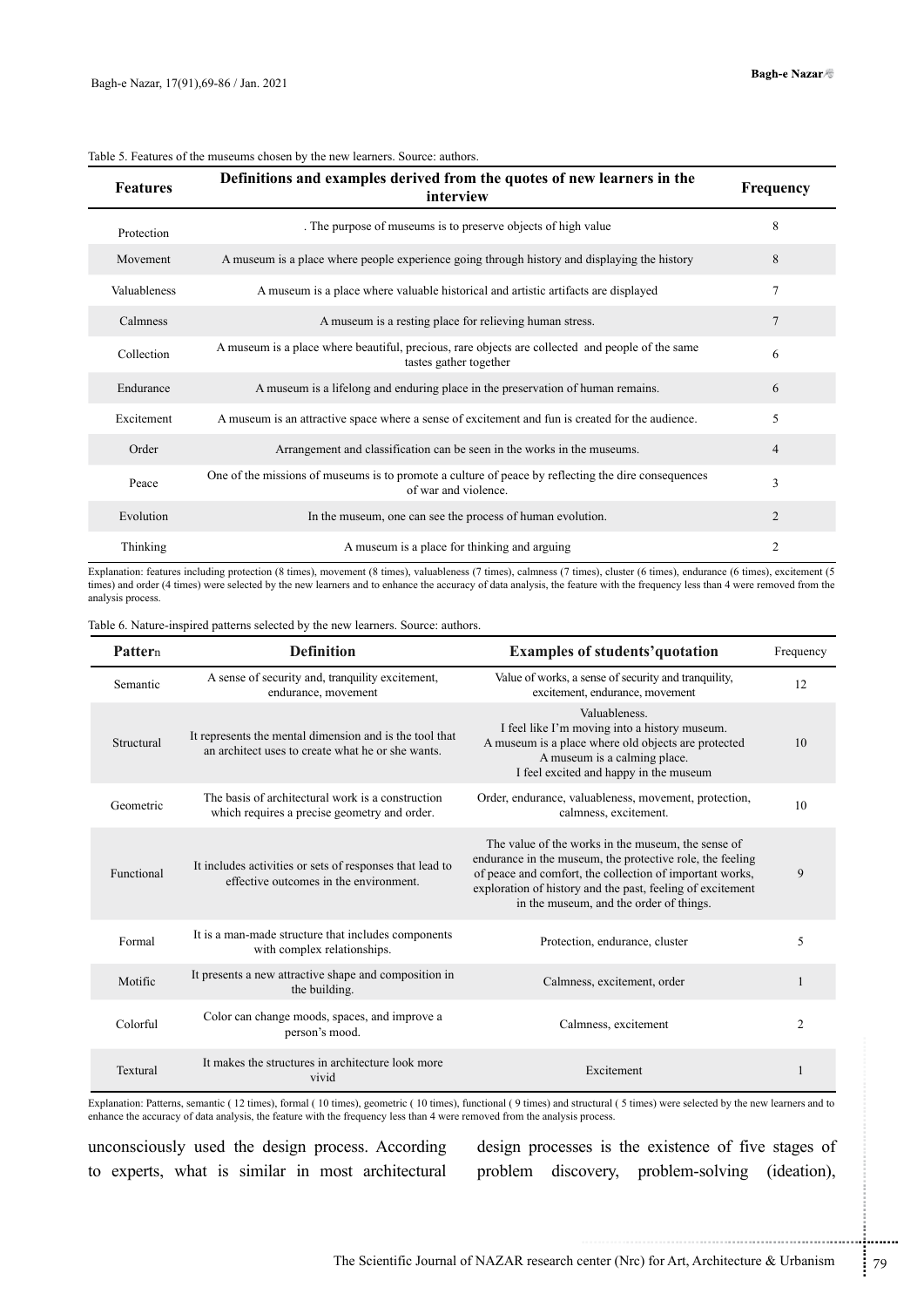analysis, synthesis, and evaluation (Mahmoodi, 2001; Dubberly, 2004; Lawson, 2005; Mozaffar & Khakzand, 2008; Bagheri & Mardomi, 2011; Lillian, Abedi, Baghaei & Bahrami, 2017; Jabal Ameli, Mozaffar, Karimi & Ghasemi, 2018). Therefore, the same steps were selected as the target components and were used to elicit the designs, in which step the selected models of the learners were involved and affected. According to Table 7, learners used patterns in the stages of ideation, problem discovery, and synthesis, respectively, by selecting 12, 9, and 8 times more than other steps in the design process, respectively.

Finally, by aggregating the three tables, we elicited major components from the mental maps of the new learners.

#### **• Relationship of the components**

Features, patterns, and purposes are the metaphorical or conceptual components of research that are related to each other. A consensus map was developed by eliciting these connections through interviews with new learners. What helps to clarify the process of pattern-based design thinking from nature is the creation of a consensus map as the final step in the ZMET method, which was the result of the mental maps of each student and was drawn according to Figure 4. The numbers in this chart are extracted from Table 8, which shows the relationship between the components. For example, in Table 8 and Figure 4, the relationship between the calmness and the formal pattern and the relationship between the formal pattern and the discovery of the problem are highlighted for a better understanding of the subject. In the consensus image, arrows show the relationship between components while numbers depict the frequency of the set of connections between components. Figure 4 shows components at three levels of features, patterns, and purposes.

Table 7. The purposes of using patterns by new learners. Source: authors.

| <b>Purposes</b>                   | <b>Definition</b>                                                                                                                                             | Examples derived from the quotes of new learners<br>in the interview                                                                                                                                                                                  | Frequency      |
|-----------------------------------|---------------------------------------------------------------------------------------------------------------------------------------------------------------|-------------------------------------------------------------------------------------------------------------------------------------------------------------------------------------------------------------------------------------------------------|----------------|
| Problem-<br>solving<br>(ideation) | Outlining the main concerns that require to<br>be addressed by reference to basic concepts.<br>This will facilitate the process of the problem-<br>solving    | Design problem: transparency and readability in the direction have<br>been the main idea.<br>-The grandeur of the museum building as the main idea can lead<br>to the concept.                                                                        | 12             |
| Problem<br>Discovery              | Finding the right questions that are worth<br>answering.                                                                                                      | The main idea in the design of the museum is displaying values<br>over time.<br>-The issues of stability and sustainability in the museum are<br>important.<br>-Moving from old to new can be valuable issues in museum design                        | 9              |
| Synthesis                         | Establishing the connection between the<br>elements and understanding their role in<br>general and putting all the elements together<br>to form a new format. | - Linking and combine the analyzed components of the selected<br>image to solve the problem.<br>-Connecting the elements of the selected pattern of nature and<br>creainga new concept.                                                               | 8              |
| Analysis                          | Separating and selecting of components and<br>elements.                                                                                                       | Identifying and analyzing the elements of the selected image for<br>synthesis<br>Analyzing the components of the selected nature to arrange them<br>in a new format                                                                                   | $\overline{4}$ |
| <b>Initial Ideas</b>              | Evaluation of Determining the applicability of the initial<br>idea.                                                                                           | Paying attention to the function, stability and form of the initial idea<br>in relation to the design idea.<br>Investigating the readability of the relationships of the combined<br>spaces in the new format in response to the needs of the design. | 3              |

Explanation: Ideation (12 times), problem discovery (9 times), synthesis (8 times) and analysis (4 times) were selected by the new learners and to enhance the accuracy of data analysis, the feature with the frequency less than 4 were removed from the analysis process.

............................................................

..............................................................................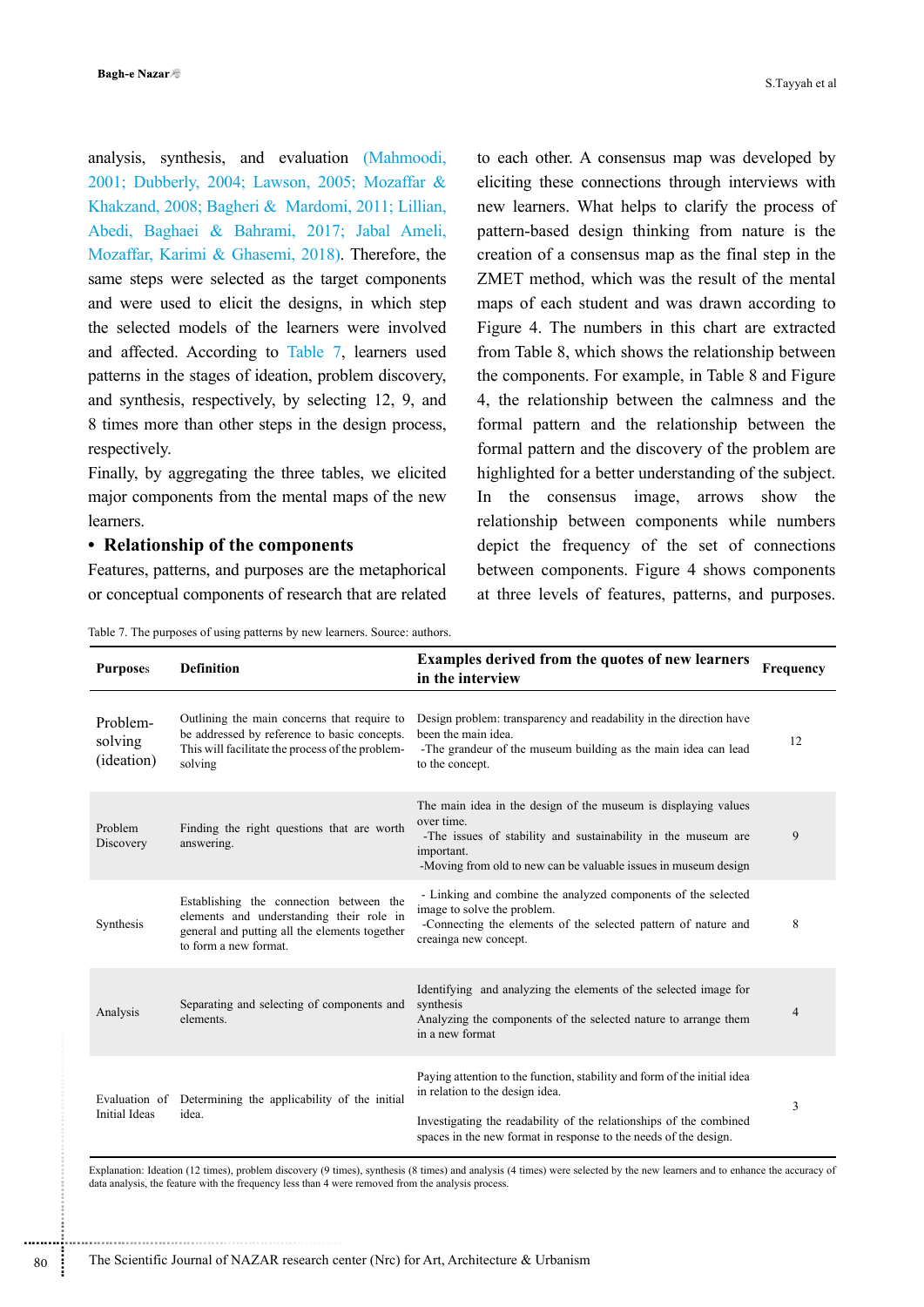|                    |                    |                  |              |              | <b>Features</b> |              |              |              |                          |              |              | <b>Patterns</b> |              |              |                             | <b>Purposes</b>               |                |              |
|--------------------|--------------------|------------------|--------------|--------------|-----------------|--------------|--------------|--------------|--------------------------|--------------|--------------|-----------------|--------------|--------------|-----------------------------|-------------------------------|----------------|--------------|
| Objective examples | New learners' code | Valuableness     | Endurance    | Movement     | Protection      | Calmness     | Cluster      | Excitemenr   | Order                    | Semantic     | Formal       | Functional      | Structural   | Geometric    | identifcation of<br>problem | Problem solving<br>(ideation) | Analysis       | Synthesis    |
| Shell              | P <sub>1</sub>     | $\checkmark$     |              | $\checkmark$ | $\checkmark$    |              | $\checkmark$ |              |                          | $\checkmark$ |              | $\checkmark$    |              | $\checkmark$ | $\checkmark$                | $\checkmark$                  |                | $\checkmark$ |
| Sansevieria        | P2                 | $\checkmark$     | $\checkmark$ |              |                 | $\checkmark$ |              |              |                          | $\checkmark$ |              | $\checkmark$    | $\checkmark$ |              |                             | $\checkmark$                  |                | $\checkmark$ |
| Dinosaur           | P <sub>3</sub>     | ✓                | ✓            | $\checkmark$ |                 |              |              | $\checkmark$ |                          | $\checkmark$ | ✓            | ✓               |              | ✓            | ✓                           | ✓                             |                |              |
| Cactus             | P4                 |                  | $\checkmark$ |              | $\checkmark$    | $\checkmark$ |              |              |                          | $\checkmark$ | ✓            | $\checkmark$    |              |              | $\checkmark$                |                               |                |              |
| Eye                | P <sub>5</sub>     | ✓                |              | $\checkmark$ |                 | $\checkmark$ |              | ✓            |                          |              | ✓            | $\checkmark$    |              | $\checkmark$ | ✓                           | ✓                             | $\checkmark$   |              |
| Swallow            | P <sub>6</sub>     |                  |              | $\checkmark$ |                 | $\checkmark$ | $\checkmark$ |              | $\checkmark$             | $\checkmark$ |              |                 |              |              | $\checkmark$                | $\checkmark$                  |                |              |
| Hive               | P7                 | ✓                |              |              | ✓               |              | ✓            | ✓            |                          | ✓            |              |                 | ✓            | $\checkmark$ |                             |                               | ✓              | ✓            |
| Frog               | P8                 |                  |              |              | $\checkmark$    | $\checkmark$ |              |              |                          |              |              | $\checkmark$    |              |              |                             | $\checkmark$                  |                | $\checkmark$ |
| Spinal<br>Cord     | P <sub>9</sub>     |                  | $\checkmark$ |              | $\checkmark$    |              | ✓            |              |                          |              | ✓            |                 | ✓            | ✓            |                             | ✓                             |                | ✓            |
| Turtle             | P10                |                  |              | $\checkmark$ | $\checkmark$    |              |              |              |                          | $\checkmark$ |              | $\checkmark$    |              |              | $\checkmark$                | $\checkmark$                  |                |              |
| Peacock            | P11                | ✓                |              | $\checkmark$ |                 | $\checkmark$ | ✓            |              | ✓                        | $\checkmark$ | ✓            | ✓               |              | $\checkmark$ | ✓                           | $\checkmark$                  |                |              |
| Sea Wave           | P12                |                  |              | $\checkmark$ |                 |              |              | $\checkmark$ |                          | ✓            | $\checkmark$ |                 |              | $\checkmark$ | ✓                           |                               |                | $\checkmark$ |
| Walnut<br>Shell    | P13                | ✓                | ✓            |              | $\checkmark$    |              |              |              |                          | $\checkmark$ | $\checkmark$ |                 | $\checkmark$ | $\checkmark$ |                             | ✓                             |                | ✓            |
| Spider's<br>Web    | P14                |                  | $\checkmark$ |              | $\checkmark$    |              | $\checkmark$ |              | $\checkmark$             | $\checkmark$ | $\checkmark$ |                 |              | $\checkmark$ |                             | $\checkmark$                  |                | $\checkmark$ |
| Snail              | P15                |                  |              | $\checkmark$ |                 | $\checkmark$ |              |              |                          |              | $\checkmark$ |                 |              | $\checkmark$ |                             | $\checkmark$                  | ✓              |              |
| Total              |                    | $\boldsymbol{7}$ | $\sqrt{6}$   | $\,$ $\,$    | $\,$ $\,$       | $\sqrt{ }$   | 6            | $\sqrt{5}$   | $\overline{\mathcal{A}}$ | 12           | $10\,$       | 9               | $\sqrt{5}$   | $10\,$       | 9                           | 12                            | $\overline{a}$ | $\,$ 8 $\,$  |
| Ratio              |                    | $13/0$           | $11/0$       | $15/0$       | $15/0$          | 13/0         | $11/0$       | 09/0         | 07/0                     | $26/0$       | 21/0         | 19/0            | $10/0$       | 21/0         | 27/0                        | 36/0                          | 12/0           | 24/0         |

Table 8. Components elicited from the mental maps of the new learners. Source: authors.

Explanation: For example, the ratio of the semantic patterns used by the new learners for the subject of the design is 26%. This percentage was obtained by dividing 12 (the number of the semantic patterns selected by the new learners) by the total number of components chosen at the pattern level  $(12 + 10 + 9 + 5 + 10)$ .

As can be seen, some components have more connections. From 17 elicited subcategories, 13 subcategories including valuableness, endurance, movement, protection, calmness, excitement, form, meaning, geometry, performance, problem discovery, problem-solving, and synthesis shape a strong network called the nature-inspired central network of architectural design. For example, the "protection" feature with 5 outputs, the "semantic"

mputs and 4 outputs have the most<br>with the other components. The<br>problem-solving (ideation)" with 5<br>m discovery" and "synthesis" with<br>have been mostly used by the new<br>thers such as "cluster" and "order"<br>features, "structur pattern with 8 inputs and 3 outputs, the "geometric" pattern with 7 inputs and 4 outputs, and the "formal" pattern with 6 inputs and 4 outputs have the most relationships with the other components. The purpose of "problem-solving (ideation)" with 5 inputs, "problem discovery" and "synthesis" with 4 more inputs have been mostly used by the new learners, and others such as "cluster" and "order" at the level of features, "structure" at the level of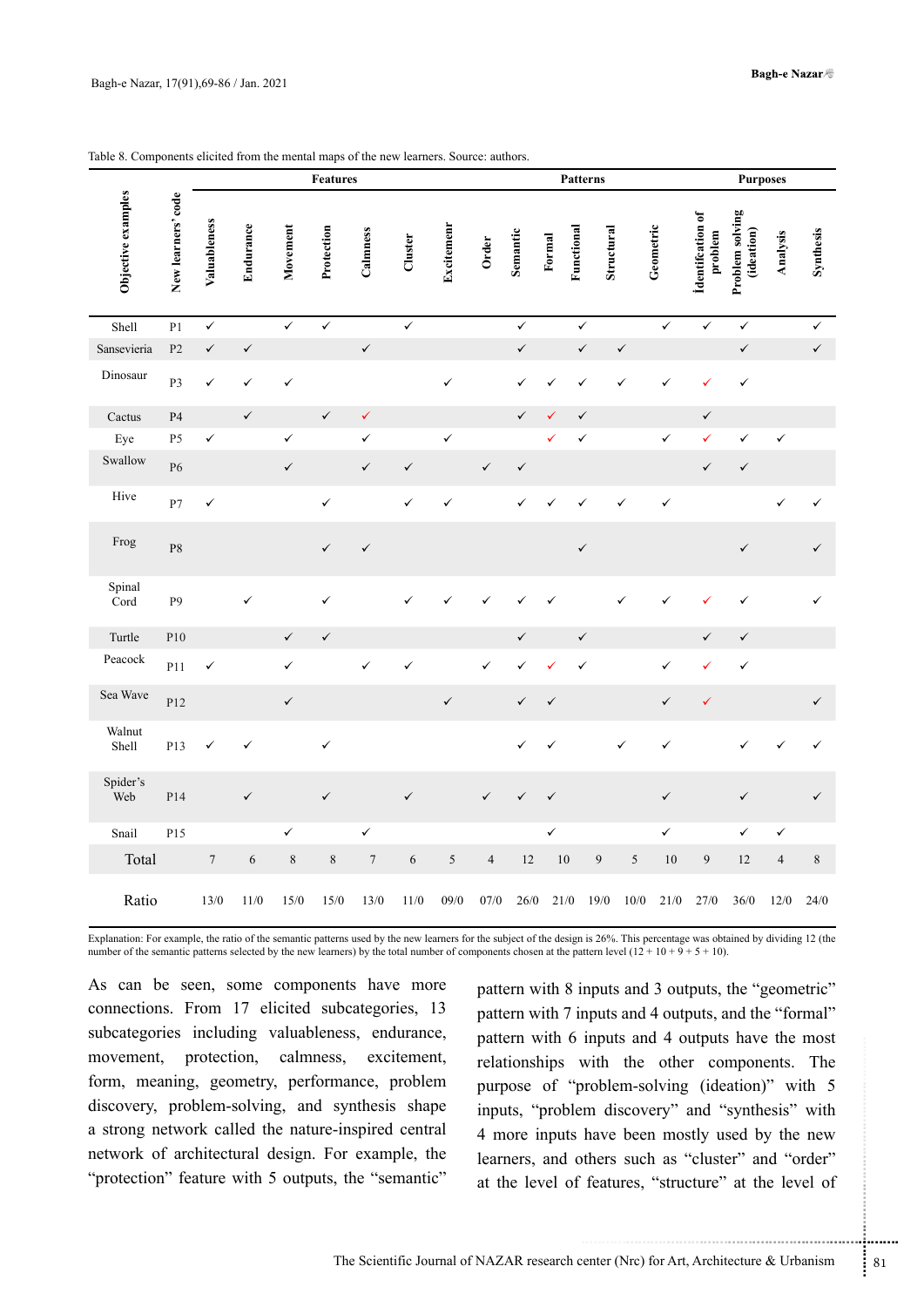

Fig. 4. A Consensus map of the new learners in designing museum inspired by the patterns in nature. Source: Authors. (Rectangle: Feature-Square: Pattern-Circle: Purpose)

patterns and "analysis" at the level of purpose have been rarely used in the network. Probably future studies can examine their relationship with the main network. Figure 5 presents the samples of the designs prepared by the new students, and Figure 6 shows the application of the ZMET methodology in the architectural studio and different stages of its implementation in the design studios

### **Result & Conclusion**

The impetus behind this study was to access the mental representation of learners to understand how learners used nature in the architectural design process. This study was an attempt to determine the mental map during nature-inspired design and to understand at which stages of the architectural design process, it can be more helpful. Using the results, learners can be effectively guided and helped in the design thinking process.

New learners and designers have less access to the right mental imagery than their experienced counterparts since they are not experienced enough in architectural design. Therefore, introducing appropriate visual images as visual stimuli can be

effectively used in the design process. Nature can be used for visual stimulation of design learners, and given its capabilities, it can be a case to discover similarities, associate meanings, and interpret them from the perspective of design, experience, and learning. The results of the present study echo the results of previous research (Lincourt, 2011; Conley, 2005) and indicate that employing metaphors in nature and the discovering relationships between them indicates the depth of thoughts and feelings of the viewers and, Chiu & Chiou  $(2011)$  indicated a stable relationship between architectural design and nature. But what has been overlooked in previous research is the role of nature and its contribution to learning in the stages of the architectural design process, as well as its impact on the mental map of new learners. According to the results of research and analysis, the process of architectural design, new learners have mostly benefited from nature at the stage of ideation.

The obtained consensus map also suggests that nature has inspired learners in their architectural designs, 26% used it for semantic analysis of the characteristics of the design project. 21% of them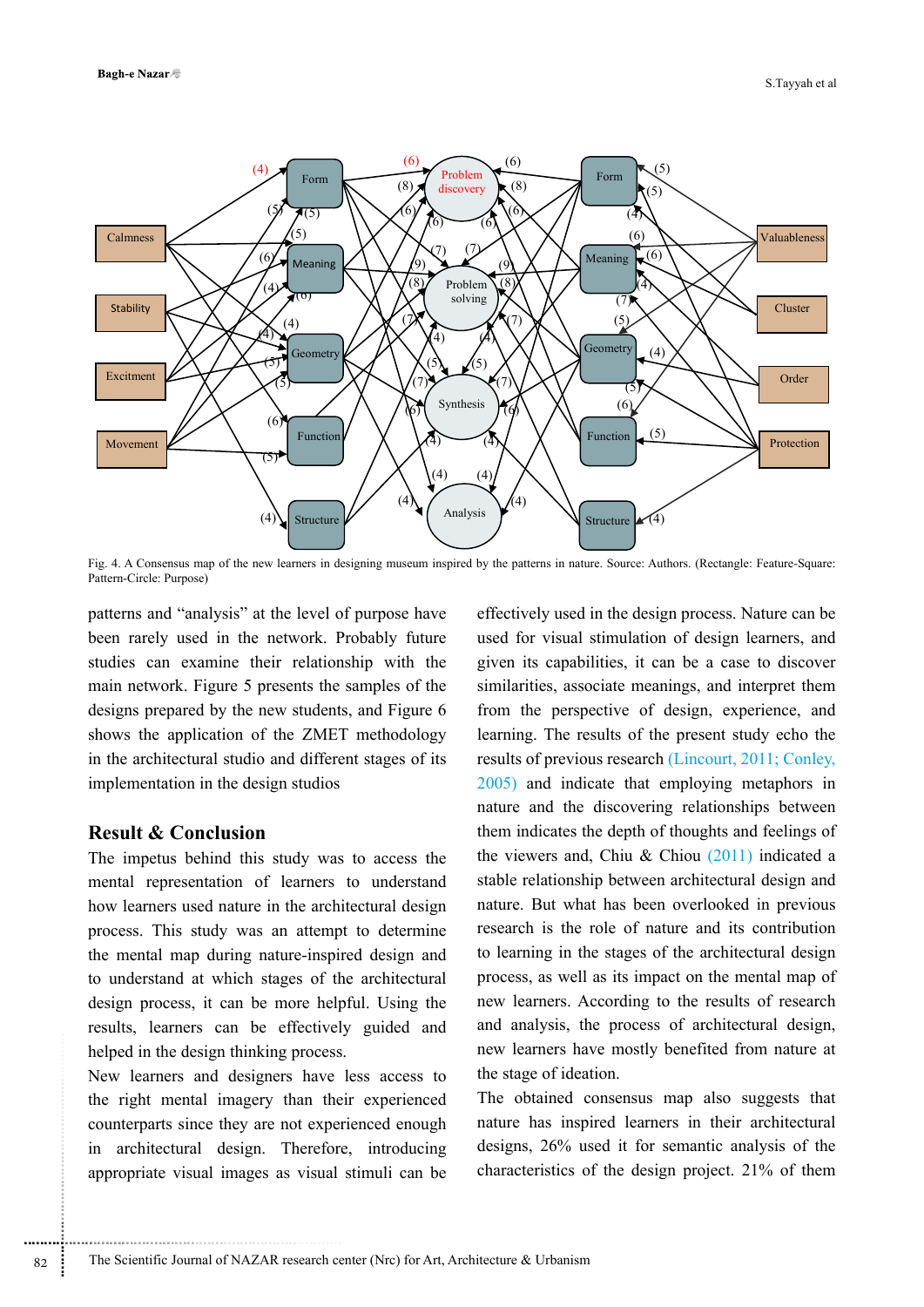| New learners'<br>code |             | Pattern                                                     | <b>Final Project</b>                                                     | $\mathbf{S}$   |                      | Pattern                          |  |
|-----------------------|-------------|-------------------------------------------------------------|--------------------------------------------------------------------------|----------------|----------------------|----------------------------------|--|
| $\mathbf{P}1$         | Shell       | Semantic<br>Functional<br>Geometric                         |                                                                          | P <sub>5</sub> | Eye                  | Formal<br>Functinal<br>Geometric |  |
| P <sub>2</sub>        | Sansevieria | Semantic<br>Functional<br>Structural                        |                                                                          | P10            | Turtle               | Semantic<br>Functional           |  |
| P3                    | Dinosaur    | Semantic<br>Formal<br>Functional<br>Structural<br>Geometric |                                                                          | P14            | Spider's<br>.<br>Web | Semantic<br>Formal<br>Geometric  |  |
| P <sub>4</sub>        | Cactus      | Semantic<br>Formal<br>Functional                            | Fig. 5. Sample of designs prepared by the new learners. Source: authors. |                |                      |                                  |  |

mostly used nature in the formal and geometric patterns and 36% used it for finding and creating ideas, which account for a big share of the design process. The results highlight the necessity of promoting nature-inspired design in architectural studios and future studies.

The main of this study is to raise awareness of the mental associations of learners in response to the patterns in nature to improve the architectural design

ubconsciously leads learners to deep<br>nd visualization on the subject of<br>pes and creates diverse ideas in their<br>sign of initial ideas and interviews<br>re used as resources to understand the<br>rens in nature on the design proces thinking of learners. As a result of the authors' theoretical findings from other previous research, it became clear that a mind map is a creative approach that subconsciously leads learners to deep imagination and visualization on the subject of design and shapes and creates diverse ideas in their minds. The design of initial ideas and interviews with learners are used as resources to understand the impact of patterns in nature on the design process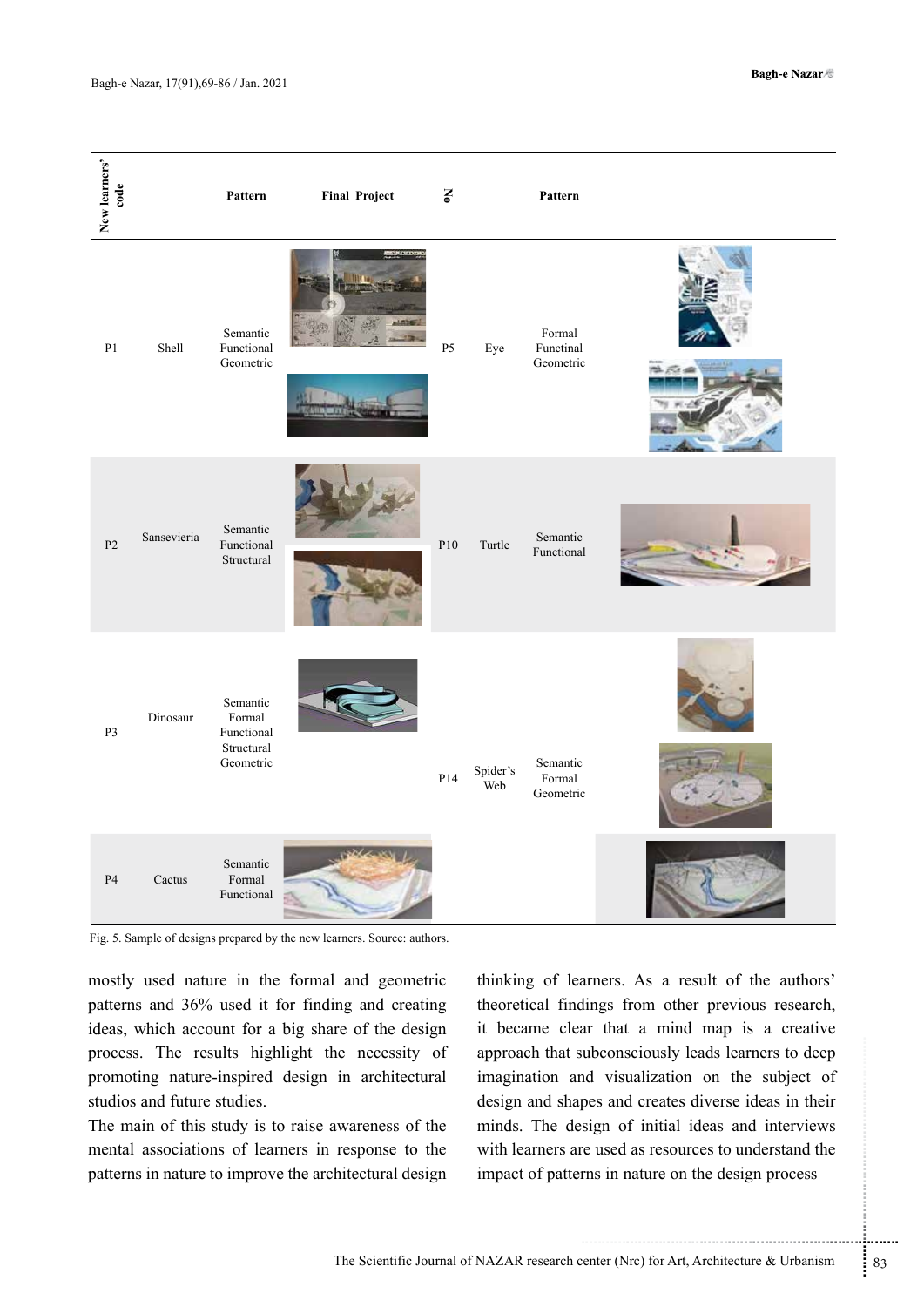

Fig. 6. Implementation of the ZMET methodology in the architectural studio. Source: authors.

As a result, given the process mentioned in the preparation of the mind map, learners can think about the subject of design in different centralized ways (writing, short speech, and initial idea design). This process will enhance their creativity. Future studies can examine the method and results of this research by focusing on the other functions (except museums and formal uses). It is hoped that the proposed concepts of this research and the mental maps of new learners in the nature-inspired thinking process in architectural designs serve as a springboard for future studies and training in studios. It is suggested that quantitative research should be carried out to focus on the creativity indicators of the designs obtained from this method in architectural studios for new learners. Design thinking as an introspective behavior is influenced by factors such as place, time, gender, and individual factors. Therefore, results and analysis may vary if different factors are included. All of the factors can be explored in future studies

#### **Endnote**

1.Nature refers to its examples driven from inanimate, human, animal, and vegetal patterns. The different meanings of nature can be described under three general categories of the perceptible world, essence, and origin of the world and have two tangible and intangible aspects. This study has focused on its tangible aspect.

2.The term metaphor means borrowing or using a word to refer to something which is not literally relevant but there is a similarity between their meanings or they share a commonality in a single adjective.

3. Mental image is the active part of our mind that makes us act and shape ourselves. These mental images affect our view of the world and, accordingly, affect our choice (Shepard, 1978).

4. Zaltman Metaphor Elicitation Technique (ZMET) is a technique for eliciting people's unconscious mental structures.

5. Bionic is derived from the Greek words "bios" (nature and life) and English "technics" (technique). Bionic architecture, which can be considered as a nature-inspired architecture in general, can play an important role in the ideation and creativity. Nowadays, this field is very popular with designers, especially architects. The goal of bionic design is to apply knowledge of nature innovatively and is never considered an independent profession. Bionics is the extraction of natural biological knowledge that can be used as the basis, model, and source of inspiration and creativity for architectural designs.

6. Reasoning involves the two processes of "image perception" and "interpretation of image content" that interact with each other

(Goldschmidt, 2013).

## **Reference list**

• Alexander, Ch. (2002). *The timless way of building* (M.

..............................................................................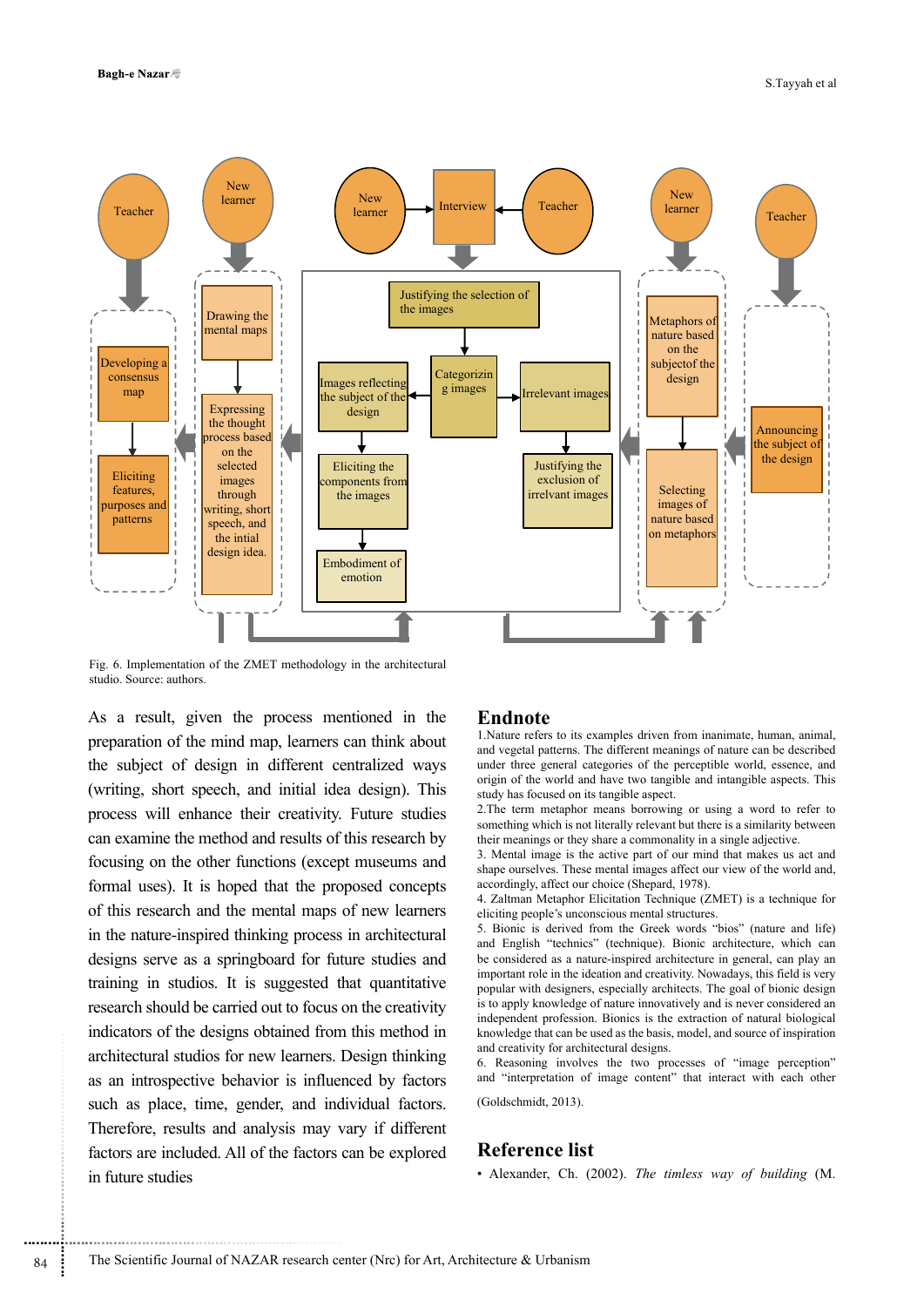Ghayumi, Trans.). Tehran: Shahid Beheshti University Press.

• Amini., S, Flamaki, M., & Keramati, Gh. (2019). Typology of Imaginaton in the process of architectural design. *Bagh-e-Nazar,*  16 (72), 53-64.

• Antoniades, A. C. (2017). *Poetics of architecture: theory of design* (A. Reza Ay, Trans.). Tehran: Soroush (Radio and Television Publications).

• Araghizadeh, Z. (2014). An analysis of architectural characteristics of an aquarium from bionic design approach. *European Online Journal of Natural and Social Sciences*, 3  $(4)$ , 1-6.

• Bagheri, H., & Mardomi, K. (2011). Teaching creativity and the place of cognition and research in it. Paper presented at the 4th Conference on Architectural Education, University of Tehran, Tehran.

• Barker, J. A. (2003). [Future edge] *paradigms: the business of discovering the future* (2d Edition): Iran Iz Institute Publications.

• Chen, P. (2006). Sport Tourists' Loyalty: A Conceptual Model. *Journal of Sport & Tourism*, 11(3-4), 200-240.

• Chiu, W. T., & Chiou, SH. CH. (2011). The practice and value of bionic design thinking. The science of design bulletin of JSSD, 58 (5), 5-10.

• Christensen, G., & Olson, J. (2002). Mapping Consumers' Mental Models with ZMET. Psychology & Marketing, 19 (6), 473-495.

• Conley, L. (2005). My dream home. Fast Company, (95), 39- 39.

• Coulter, R. A., Zaltman, G., & Coulter, K. S. (2001). Interpreting consumer perceptions of advertising: An application of the Zaltman Metaphor Elicitation Technique. Journal of advertising, 30 (4), 1-21.

• Dondis, D. A. (2012). A primer of visual literacy (M. Sepehr, Trans.). Tehran: Soroush (Radio and Television Publications).

• Dubberly, H. (2004). How Do You Design? A compendium of models. San Francisco: Dubberly Design Office.

• Eftekharzadeh, S. (2013). From the Chaos of Perception to the Recognition of Architecture. Tehran: Sima Danesh

• Falahat, M. S., & Shahidi, S. (2010). Nature and its role in architectural design. Honar-Ha-ye- Ziba, 2 (42), 37-46.

• Faizi, M., & Ali-pour, L. (2014). The role of architectural design training in the quality of using inspirational design resources. Paper presented at Fifth Conference on Architectural Education, University of Tehran, Tehran.

• Faizi, M., Ali-pour, L.,& Mohammad Moradi, A. (2017). Analogy to Nature in Architectural Creation. Iranian Architectural Studies, 6 (11), 85-10.

• Fayemi, P. E., Gilles, M.,& Gazo, C. (2018). Innovative technical creativity methodology for bio-inspired design.

Advances in Information and Communication Technology book series, 541, 253-265.

• Fu, K., Moreno, D., Yang, M. L. & Wood, K. (2014). Bioinspired design: An overview investing open questions from the broaderfield of design-by-analogy. Journal of mechanical design, 136, 111102-18.

• Ghoraba, N., & Tabibian, M. (2017). Developing an applied model for explaining the mental structure of cognitive maps of people through spatial-morphological analysis of existing urban textures, Case Study: Historical texture of Kerman. Bagh-e-Nazar, 14 (54), 33-46.

• Goldschmidt, G. (2013). A micro view of design reasoning: Two-way shifts between embodiment and rationale. In J. M. Carroll (Ed.), Creativity and rationale: Enhancing human experience by design (pp. 41–55). London, UK: Springer Verlag. • Gorji Mahlabani, Y., Mohammadi, S., Bahmanesh, F., Javidi, M., Iraji, A.A., & Nasiri, A. (2018). Chaleshhaye Amoozesh Memari [Challenges of education in architecture]. Tehran: Tahan Publications.

• Gruber, P. & Imhof, B. (2017). Patterns of Growth-Biomimetics and Architectural Design. Journal of Buildings, 7(32), 1-17.

• Habibi, S. M. (2003). Chegunegi-ye olgupaziri va tajdid-e ostekhanbandi-ye mahale [How to model and reorganize a neighborhood skeletal organization]. Honar-Ha-ye- Ziba, 13, 32-38.

• Jabal Ameli, M., Muzaffar, F., Karimi, M., Ghasemi, V. (2018). Using TRIZ functionality in the architectural design process. Honar-Ha-ye- Ziba Memari-Va-Shahrsazi, 23 (3), 83- 94.

• Khakzand, M., & Ahmadi, A. A. (2007). Interaction of nature & architecture: A glimpse . Bagh-e-Nazar, 4 (8), 35-47.

• Khoo-Lattimore, C., Thyne, M. & Robertson, K. (2009). The ZMET method: Using projective technique to understand consumer home choice. Marketing Review, 9 (2), 139 -154.

• Kosslyn, S. M. & Osherson, D. N. (1995). An Invitation to Cognitive Science. Visual Cognition. (2nd ed.). Ca: MIT press.

• Lawson, B. (2005). How designers think: The design process demystified (2d Edition) (H. Nadimi, Trans.). Tehran: Shahid Beheshti University Press, New Edition.

Abedi, M., Baghaei, P., & Bahrami, M.<br>
ha va raveshhaye tarahi va memari[Theories<br>
sign and architecture]. Tehran: Azad Peyma<br>
di, M., Baghai, P. & Bahrami, M. (2017).<br>
awesh-ha-ye tarahi va memari [Theories and<br>
and archi • Lillian, M. R., Abedi, M., Baghaei, P., & Bahrami, M. (2017). Nazarie ha va raveshhaye tarahi va memari[Theories and methods of design and architecture]. Tehran: Azad Peyma Publications.

• Lilian, M., Abedi, M., Baghai, P. & Bahrami, M. (2017). Nazari-ye-ha va ravesh-ha-ye tarahi va memari [Theories and methods of design and architecture].Tehran: Azadpeyma.